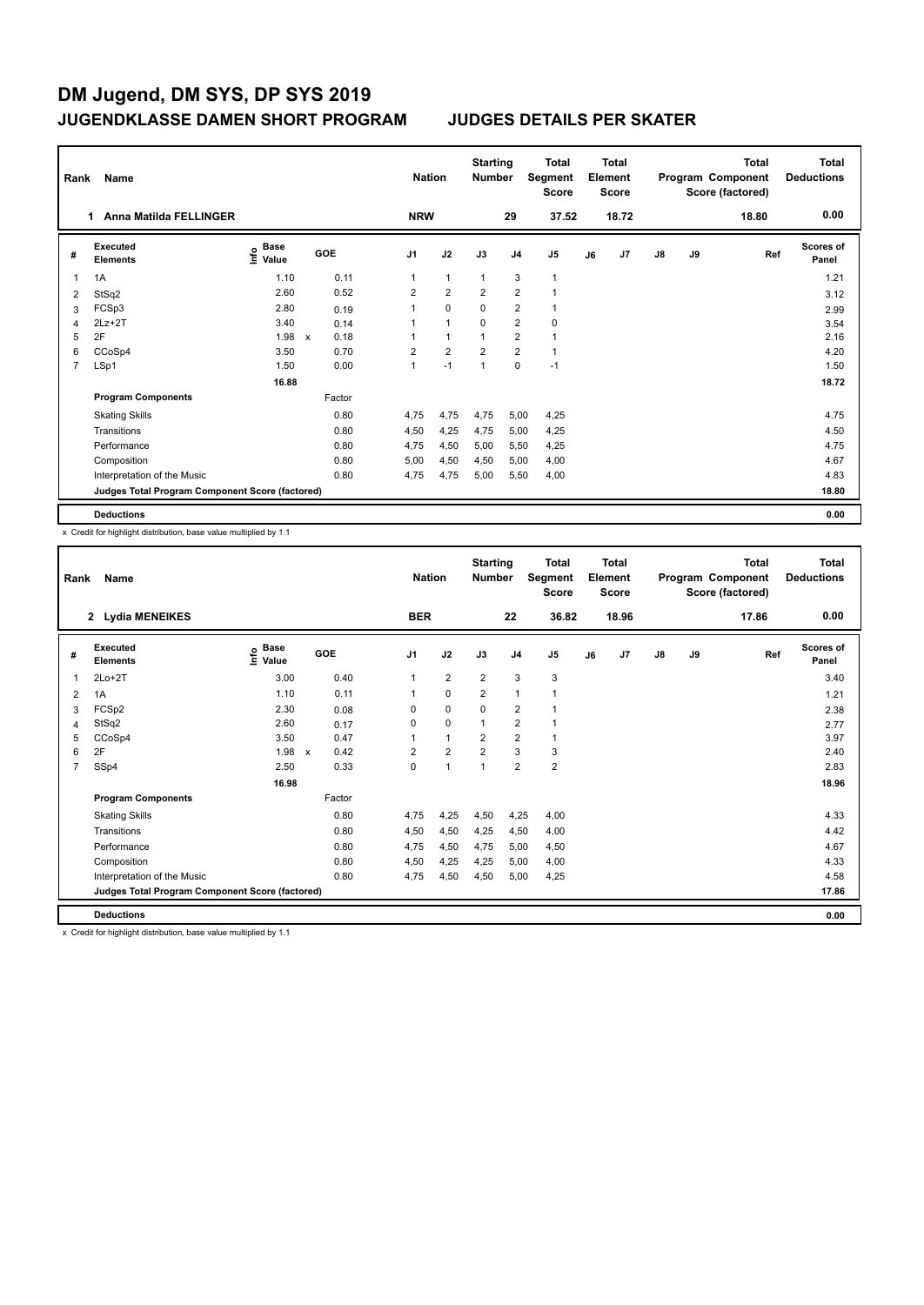|   | Rank<br>Name<br>Elena PAPADOPOULOU<br>3         |                                  |              |        | <b>Nation</b>  |              | <b>Starting</b><br><b>Number</b> |                         | <b>Total</b><br>Segment<br><b>Score</b> |    | Total<br>Element<br><b>Score</b> |               |    | <b>Total</b><br>Program Component<br>Score (factored) | Total<br><b>Deductions</b> |
|---|-------------------------------------------------|----------------------------------|--------------|--------|----------------|--------------|----------------------------------|-------------------------|-----------------------------------------|----|----------------------------------|---------------|----|-------------------------------------------------------|----------------------------|
|   |                                                 |                                  |              |        | <b>NRW</b>     |              |                                  | 3                       | 36.20                                   |    | 18.58                            |               |    | 17.62                                                 | 0.00                       |
| # | <b>Executed</b><br><b>Elements</b>              | <b>Base</b><br>e Base<br>⊆ Value |              | GOE    | J <sub>1</sub> | J2           | J3                               | J <sub>4</sub>          | J5                                      | J6 | J7                               | $\mathsf{J}8$ | J9 | Ref                                                   | <b>Scores of</b><br>Panel  |
| 1 | 1A                                              | 1.10                             |              | 0.11   | 1              | $\mathbf 0$  | $\overline{1}$                   | $\overline{2}$          | $\mathbf{1}$                            |    |                                  |               |    |                                                       | 1.21                       |
| 2 | LSp3                                            | 2.40                             |              | 0.00   | 0              | $\mathbf 0$  | $\mathbf 0$                      | $\overline{2}$          | $\pmb{0}$                               |    |                                  |               |    |                                                       | 2.40                       |
| 3 | $2Lz+2T$                                        | 3.40                             |              | 0.14   | 0              | $-1$         | 1                                | $\overline{\mathbf{c}}$ | $\mathbf{1}$                            |    |                                  |               |    |                                                       | 3.54                       |
| 4 | FCSp3                                           | 2.80                             |              | 0.56   | $\overline{2}$ | $\mathbf{1}$ | $\overline{2}$                   | $\overline{2}$          | $\overline{2}$                          |    |                                  |               |    |                                                       | 3.36                       |
| 5 | 2F                                              | 1.98                             | $\mathsf{x}$ | 0.06   | 0              | $\mathbf 0$  | $-1$                             | 3                       | $\mathbf{1}$                            |    |                                  |               |    |                                                       | 2.04                       |
| 6 | StSq2                                           | 2.60                             |              | 0.43   | $\overline{2}$ | $\mathbf{1}$ | $\overline{2}$                   | $\overline{2}$          | $\mathbf{1}$                            |    |                                  |               |    |                                                       | 3.03                       |
| 7 | CCoSp3                                          | 3.00                             |              | 0.00   | 0              | $\mathbf 0$  | $\mathbf 0$                      | $\mathbf 0$             | $\pmb{0}$                               |    |                                  |               |    |                                                       | 3.00                       |
|   |                                                 | 17.28                            |              |        |                |              |                                  |                         |                                         |    |                                  |               |    |                                                       | 18.58                      |
|   | <b>Program Components</b>                       |                                  |              | Factor |                |              |                                  |                         |                                         |    |                                  |               |    |                                                       |                            |
|   | <b>Skating Skills</b>                           |                                  |              | 0.80   | 4.75           | 4,25         | 4,50                             | 4,50                    | 4,00                                    |    |                                  |               |    |                                                       | 4.42                       |
|   | Transitions                                     |                                  |              | 0.80   | 5,00           | 4,00         | 4,00                             | 4,50                    | 3,75                                    |    |                                  |               |    |                                                       | 4.17                       |
|   | Performance                                     |                                  |              | 0.80   | 4,50           | 4,50         | 4,75                             | 5,00                    | 4,00                                    |    |                                  |               |    |                                                       | 4.58                       |
|   | Composition                                     |                                  |              | 0.80   | 4,75           | 4,25         | 4,25                             | 5,00                    | 4,00                                    |    |                                  |               |    |                                                       | 4.42                       |
|   | Interpretation of the Music                     |                                  |              | 0.80   | 4,50           | 4,25         | 4,50                             | 6,00                    | 3,75                                    |    |                                  |               |    |                                                       | 4.42                       |
|   | Judges Total Program Component Score (factored) |                                  |              |        |                |              |                                  |                         |                                         |    |                                  |               |    |                                                       | 17.62                      |
|   | <b>Deductions</b>                               |                                  |              |        |                |              |                                  |                         |                                         |    |                                  |               |    |                                                       | 0.00                       |

x Credit for highlight distribution, base value multiplied by 1.1

| Rank           | Name                                            | <b>Nation</b>                             |                                   | <b>Starting</b><br><b>Number</b> |                | <b>Total</b><br>Segment<br><b>Score</b> |                | Total<br>Element<br><b>Score</b> |    |                | <b>Total</b><br>Program Component<br>Score (factored) | <b>Total</b><br><b>Deductions</b> |       |                    |
|----------------|-------------------------------------------------|-------------------------------------------|-----------------------------------|----------------------------------|----------------|-----------------------------------------|----------------|----------------------------------|----|----------------|-------------------------------------------------------|-----------------------------------|-------|--------------------|
|                | 4 Louisa LENZ                                   |                                           |                                   | <b>BER</b>                       |                |                                         | 33             | 36.10                            |    | 19.70          |                                                       |                                   | 16.40 | 0.00               |
| #              | Executed<br><b>Elements</b>                     | $\frac{e}{E}$ Base<br>$\frac{E}{E}$ Value | GOE                               | J <sub>1</sub>                   | J2             | J3                                      | J <sub>4</sub> | J <sub>5</sub>                   | J6 | J <sub>7</sub> | $\mathsf{J}8$                                         | J9                                | Ref   | Scores of<br>Panel |
| 1              | 1A                                              | 1.10                                      | 0.07                              | $\mathbf{1}$                     | $\mathbf{1}$   | $\mathbf 0$                             | $\mathbf{1}$   | 0                                |    |                |                                                       |                                   |       | 1.17               |
| 2              | FCSp3                                           | 2.80                                      | 0.56                              | $\overline{2}$                   | $\overline{2}$ | $\mathbf{1}$                            | $\overline{2}$ | $\overline{2}$                   |    |                |                                                       |                                   |       | 3.36               |
| 3              | StSq3                                           | 3.30                                      | 0.11                              | $\overline{2}$                   | 0              | 0                                       | $\mathbf{1}$   | 0                                |    |                |                                                       |                                   |       | 3.41               |
| 4              | $2Lz+2T$                                        | 3.40                                      | $-0.14$                           | $\Omega$                         | $-2$           | $-2$                                    | 0              | 0                                |    |                |                                                       |                                   |       | 3.26               |
| 5              | 2F                                              | 1.98                                      | 0.12<br>$\boldsymbol{\mathsf{x}}$ | $\overline{1}$                   | $\Omega$       | $\mathbf{1}$                            | $\overline{1}$ | 0                                |    |                |                                                       |                                   |       | 2.10               |
| 6              | CCoSp4                                          | 3.50                                      | 0.23                              | 1                                | $\Omega$       | $\Omega$                                | $\overline{2}$ | 1                                |    |                |                                                       |                                   |       | 3.73               |
| $\overline{7}$ | SSp4                                            | 2.50                                      | 0.17                              | 1                                | $\mathbf{1}$   | $\Omega$                                | $\mathbf{1}$   | 0                                |    |                |                                                       |                                   |       | 2.67               |
|                |                                                 | 18.58                                     |                                   |                                  |                |                                         |                |                                  |    |                |                                                       |                                   |       | 19.70              |
|                | <b>Program Components</b>                       |                                           | Factor                            |                                  |                |                                         |                |                                  |    |                |                                                       |                                   |       |                    |
|                | <b>Skating Skills</b>                           |                                           | 0.80                              | 4,50                             | 4,00           | 4,50                                    | 4,00           | 3,75                             |    |                |                                                       |                                   |       | 4.17               |
|                | Transitions                                     |                                           | 0.80                              | 4,50                             | 4,25           | 4,25                                    | 4,00           | 3,75                             |    |                |                                                       |                                   |       | 4.17               |
|                | Performance                                     |                                           | 0.80                              | 4,50                             | 4,00           | 4,25                                    | 3.75           | 3,50                             |    |                |                                                       |                                   |       | 4.00               |
|                | Composition                                     |                                           | 0.80                              | 4,25                             | 4,25           | 4,50                                    | 3.75           | 3,50                             |    |                |                                                       |                                   |       | 4.08               |
|                | Interpretation of the Music                     |                                           | 0.80                              | 4.25                             | 4,00           | 4.25                                    | 4,00           | 3,00                             |    |                |                                                       |                                   |       | 4.08               |
|                | Judges Total Program Component Score (factored) |                                           |                                   |                                  |                |                                         |                |                                  |    |                |                                                       |                                   |       | 16.40              |
|                | <b>Deductions</b>                               |                                           |                                   |                                  |                |                                         |                |                                  |    |                |                                                       |                                   |       | 0.00               |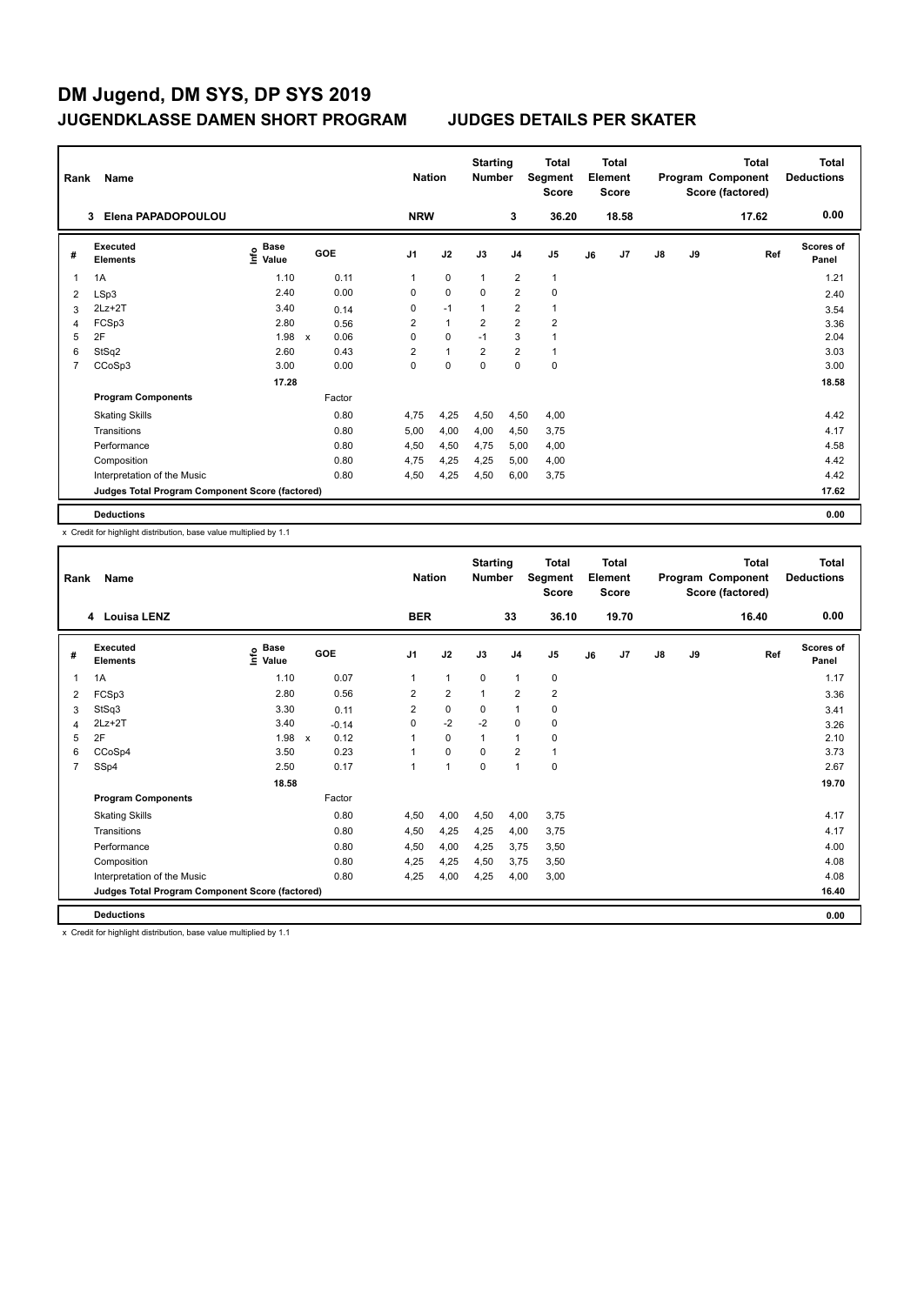|   | Rank<br>Name<br><b>Julia ZENNER</b><br>5.       |                           |              |         | <b>Nation</b>  |                | <b>Starting</b><br><b>Number</b> |                | <b>Total</b><br>Segment<br><b>Score</b> |    | <b>Total</b><br>Element<br><b>Score</b> |               |    | <b>Total</b><br>Program Component<br>Score (factored) | <b>Total</b><br><b>Deductions</b> |
|---|-------------------------------------------------|---------------------------|--------------|---------|----------------|----------------|----------------------------------|----------------|-----------------------------------------|----|-----------------------------------------|---------------|----|-------------------------------------------------------|-----------------------------------|
|   |                                                 |                           |              |         | <b>SAS</b>     |                |                                  | 27             | 36.08                                   |    | 19.02                                   |               |    | 17.06                                                 | 0.00                              |
| # | <b>Executed</b><br><b>Elements</b>              | Base<br>e Base<br>⊆ Value | <b>GOE</b>   |         | J <sub>1</sub> | J2             | J3                               | J <sub>4</sub> | J5                                      | J6 | J7                                      | $\mathsf{J}8$ | J9 | Ref                                                   | <b>Scores of</b><br>Panel         |
| 1 | FCSp3                                           | 2.80                      |              | 0.00    | 0              | $\mathbf 0$    | 0                                | $\mathbf{1}$   | 0                                       |    |                                         |               |    |                                                       | 2.80                              |
| 2 | 2Lo+2Lo                                         | 3.40                      |              | $-0.17$ | 0              | $-2$           | $-1$                             | $-2$           | $\mathbf{1}$                            |    |                                         |               |    |                                                       | 3.23                              |
| 3 | StSq3                                           | 3.30                      |              | 0.00    | 0              | $\mathbf 0$    | 0                                | 1              | 0                                       |    |                                         |               |    |                                                       | 3.30                              |
| 4 | 1A                                              | 1.10                      |              | 0.04    | 0              | $\mathbf 0$    | $-1$                             | $\overline{1}$ | $\overline{2}$                          |    |                                         |               |    |                                                       | 1.14                              |
| 5 | SSp3                                            | 2.10                      |              | 0.21    | 1              | $\mathbf 0$    | -1                               | $\overline{1}$ | $\overline{2}$                          |    |                                         |               |    |                                                       | 2.31                              |
| 6 | CCoSp4                                          | 3.50                      |              | 0.58    | $\overline{2}$ | $\mathbf 0$    | 1                                | $\overline{2}$ | $\overline{2}$                          |    |                                         |               |    |                                                       | 4.08                              |
| 7 | 2F                                              | 1.98                      | $\mathsf{x}$ | 0.18    | 1              | $\overline{2}$ | $\mathbf 0$                      | $\overline{1}$ | $\mathbf{1}$                            |    |                                         |               |    |                                                       | 2.16                              |
|   |                                                 | 18.18                     |              |         |                |                |                                  |                |                                         |    |                                         |               |    |                                                       | 19.02                             |
|   | <b>Program Components</b>                       |                           |              | Factor  |                |                |                                  |                |                                         |    |                                         |               |    |                                                       |                                   |
|   | <b>Skating Skills</b>                           |                           |              | 0.80    | 4,50           | 4,25           | 4,00                             | 4,00           | 3,75                                    |    |                                         |               |    |                                                       | 4.08                              |
|   | Transitions                                     |                           |              | 0.80    | 4,25           | 4,50           | 4,00                             | 4,00           | 3,75                                    |    |                                         |               |    |                                                       | 4.08                              |
|   | Performance                                     |                           |              | 0.80    | 4,50           | 4,50           | 4,50                             | 4,25           | 4,25                                    |    |                                         |               |    |                                                       | 4.42                              |
|   | Composition                                     |                           |              | 0.80    | 4,75           | 4,25           | 4,25                             | 4,50           | 4,00                                    |    |                                         |               |    |                                                       | 4.33                              |
|   | Interpretation of the Music                     |                           |              | 0.80    | 4,50           | 4,50           | 4,25                             | 4,50           | 3,75                                    |    |                                         |               |    |                                                       | 4.42                              |
|   | Judges Total Program Component Score (factored) |                           |              |         |                |                |                                  |                |                                         |    |                                         |               |    |                                                       | 17.06                             |
|   | <b>Deductions</b>                               |                           |              |         |                |                |                                  |                |                                         |    |                                         |               |    |                                                       | 0.00                              |

x Credit for highlight distribution, base value multiplied by 1.1

|                | Name<br>Rank<br><b>Anna SCHLESINGER</b><br>6    |         |                                           |              |         |                | <b>Nation</b>  | <b>Starting</b><br><b>Number</b> |                | Total<br>Segment<br><b>Score</b> |    | Total<br>Element<br><b>Score</b> |               |    | Total<br>Program Component<br>Score (factored) | <b>Total</b><br><b>Deductions</b> |
|----------------|-------------------------------------------------|---------|-------------------------------------------|--------------|---------|----------------|----------------|----------------------------------|----------------|----------------------------------|----|----------------------------------|---------------|----|------------------------------------------------|-----------------------------------|
|                |                                                 |         |                                           |              |         | B-W            |                |                                  | 34             | 36.05                            |    | 19.25                            |               |    | 16.80                                          | 0.00                              |
| #              | Executed<br><b>Elements</b>                     |         | $\frac{e}{E}$ Base<br>$\frac{E}{E}$ Value | GOE          |         | J <sub>1</sub> | J2             | J3                               | J <sub>4</sub> | J <sub>5</sub>                   | J6 | J7                               | $\mathsf{J}8$ | J9 | Ref                                            | Scores of<br>Panel                |
|                | 1A                                              |         | 1.10                                      |              | 0.18    | 2              | $\overline{2}$ | 1                                | 1              | $\overline{\mathbf{c}}$          |    |                                  |               |    |                                                | 1.28                              |
| 2              | $2Lz+2T<$                                       | $\prec$ | 3.08                                      |              | $-0.49$ | $-2$           | $-3$           | $-2$                             | $-2$           | $-3$                             |    |                                  |               |    |                                                | 2.59                              |
| 3              | StSq3                                           |         | 3.30                                      |              | 0.11    | 0              | $\mathbf 0$    | 0                                | $\mathbf{1}$   | $\overline{2}$                   |    |                                  |               |    |                                                | 3.41                              |
| 4              | CCoSp4                                          |         | 3.50                                      |              | 0.23    | $\Omega$       | 0              | $\mathbf{1}$                     | $\mathbf{1}$   | 1                                |    |                                  |               |    |                                                | 3.73                              |
| 5              | 2F                                              |         | 1.98                                      | $\mathsf{x}$ | 0.12    | $\overline{ }$ | $\overline{2}$ | $\Omega$                         | $\Omega$       | 1                                |    |                                  |               |    |                                                | 2.10                              |
| 6              | FCSp3                                           |         | 2.80                                      |              | 0.28    | 1              | $\mathbf{1}$   | 1                                | $\mathbf{1}$   | $\overline{\mathbf{c}}$          |    |                                  |               |    |                                                | 3.08                              |
| $\overline{7}$ | LSp4                                            |         | 2.70                                      |              | 0.36    | $\Omega$       | 1              | $\mathbf{1}$                     | $\overline{2}$ | $\overline{\mathbf{c}}$          |    |                                  |               |    |                                                | 3.06                              |
|                |                                                 |         | 18.46                                     |              |         |                |                |                                  |                |                                  |    |                                  |               |    |                                                | 19.25                             |
|                | <b>Program Components</b>                       |         |                                           |              | Factor  |                |                |                                  |                |                                  |    |                                  |               |    |                                                |                                   |
|                | <b>Skating Skills</b>                           |         |                                           |              | 0.80    | 4,25           | 4,50           | 4,00                             | 4,00           | 4,50                             |    |                                  |               |    |                                                | 4.25                              |
|                | Transitions                                     |         |                                           |              | 0.80    | 4,25           | 4,50           | 4,00                             | 4,00           | 4,00                             |    |                                  |               |    |                                                | 4.08                              |
|                | Performance                                     |         |                                           |              | 0.80    | 4,50           | 4,25           | 4,25                             | 4,25           | 4,25                             |    |                                  |               |    |                                                | 4.25                              |
|                | Composition                                     |         |                                           |              | 0.80    | 4,25           | 4,25           | 4,25                             | 4,25           | 4,00                             |    |                                  |               |    |                                                | 4.25                              |
|                | Interpretation of the Music                     |         |                                           |              | 0.80    | 4.00           | 4,50           | 4,00                             | 4,50           | 4,00                             |    |                                  |               |    |                                                | 4.17                              |
|                | Judges Total Program Component Score (factored) |         |                                           |              |         |                |                |                                  |                |                                  |    |                                  |               |    |                                                | 16.80                             |
|                | <b>Deductions</b>                               |         |                                           |              |         |                |                |                                  |                |                                  |    |                                  |               |    |                                                | 0.00                              |

< Under-rotated jump x Credit for highlight distribution, base value multiplied by 1.1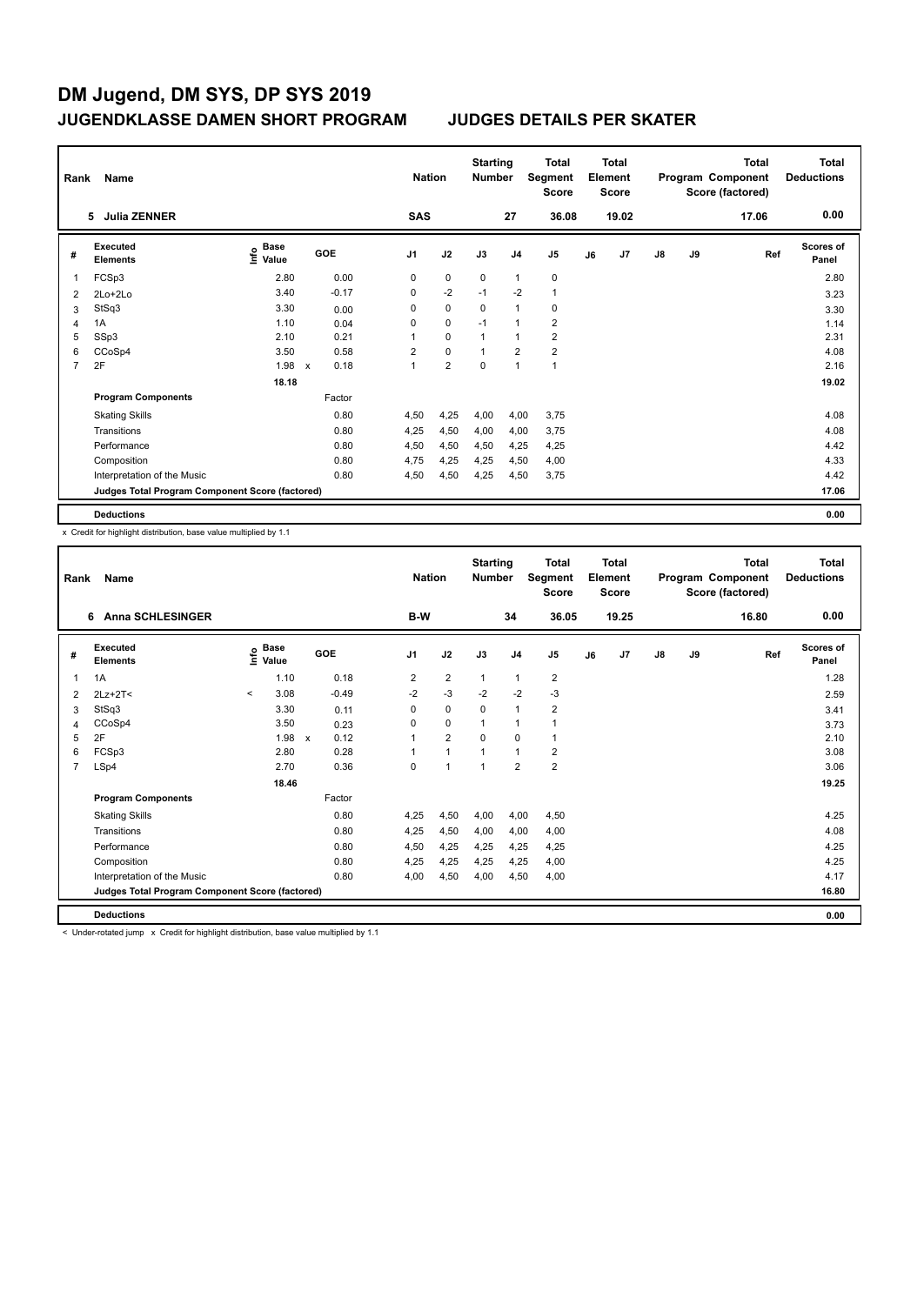|   | Rank<br>Name<br>Sandra GAMBÖCK<br>$\overline{7}$ |                           |             |        | <b>Nation</b>  |                | <b>Starting</b><br><b>Number</b> |                | <b>Total</b><br>Segment<br><b>Score</b> |    | <b>Total</b><br>Element<br><b>Score</b> |               |    | <b>Total</b><br>Program Component<br>Score (factored) | Total<br><b>Deductions</b> |
|---|--------------------------------------------------|---------------------------|-------------|--------|----------------|----------------|----------------------------------|----------------|-----------------------------------------|----|-----------------------------------------|---------------|----|-------------------------------------------------------|----------------------------|
|   |                                                  |                           |             |        | <b>BAY</b>     |                |                                  | 12             | 35.96                                   |    | 19.38                                   |               |    | 16.58                                                 | 0.00                       |
| # | <b>Executed</b><br><b>Elements</b>               | Base<br>e Base<br>⊆ Value | GOE         |        | J <sub>1</sub> | J2             | J3                               | J <sub>4</sub> | J5                                      | J6 | J7                                      | $\mathsf{J}8$ | J9 | Ref                                                   | <b>Scores of</b><br>Panel  |
| 1 | CCoSp4                                           | 3.50                      |             | 0.58   | 2              | $\mathbf{1}$   | $\overline{2}$                   | $\overline{2}$ | $\pmb{0}$                               |    |                                         |               |    |                                                       | 4.08                       |
| 2 | 1A                                               | 1.10                      |             | 0.15   | $\overline{2}$ | $\mathbf{1}$   | $\overline{1}$                   | $\overline{2}$ | $\mathbf{1}$                            |    |                                         |               |    |                                                       | 1.25                       |
| 3 | LSp3                                             | 2.40                      |             | 0.16   | 1              | $\mathbf 0$    | 1                                | $\overline{2}$ | $\pmb{0}$                               |    |                                         |               |    |                                                       | 2.56                       |
| 4 | StSq1                                            | 1.80                      |             | 0.06   | 1              | $\Omega$       | 1                                | $\mathbf 0$    | $\pmb{0}$                               |    |                                         |               |    |                                                       | 1.86                       |
| 5 | 2F                                               | 1.80                      |             | 0.36   | 2              | $\overline{2}$ | $\overline{2}$                   | $\overline{2}$ | $\overline{2}$                          |    |                                         |               |    |                                                       | 2.16                       |
| 6 | $2Lz + 2Lo$                                      | 4.18                      | $\mathbf x$ | 0.21   | $\mathbf 1$    | $\overline{1}$ | 1                                | 1              | $\mathbf{1}$                            |    |                                         |               |    |                                                       | 4.39                       |
| 7 | FCSp3                                            | 2.80                      |             | 0.28   | 1              | $\mathbf 0$    | 1                                | $\overline{1}$ | $\mathbf{1}$                            |    |                                         |               |    |                                                       | 3.08                       |
|   |                                                  | 17.58                     |             |        |                |                |                                  |                |                                         |    |                                         |               |    |                                                       | 19.38                      |
|   | <b>Program Components</b>                        |                           |             | Factor |                |                |                                  |                |                                         |    |                                         |               |    |                                                       |                            |
|   | <b>Skating Skills</b>                            |                           |             | 0.80   | 4,50           | 4,25           | 4,75                             | 4,25           | 3,75                                    |    |                                         |               |    |                                                       | 4.33                       |
|   | Transitions                                      |                           |             | 0.80   | 4,25           | 4,00           | 4,25                             | 4,00           | 3,50                                    |    |                                         |               |    |                                                       | 4.08                       |
|   | Performance                                      |                           |             | 0.80   | 4,00           | 4,25           | 4,75                             | 3,75           | 3,25                                    |    |                                         |               |    |                                                       | 4.00                       |
|   | Composition                                      |                           |             | 0.80   | 4,50           | 4,50           | 4,50                             | 4,00           | 3,75                                    |    |                                         |               |    |                                                       | 4.33                       |
|   | Interpretation of the Music                      |                           |             | 0.80   | 4,25           | 4,00           | 4,75                             | 3,75           | 3,25                                    |    |                                         |               |    |                                                       | 4.00                       |
|   | Judges Total Program Component Score (factored)  |                           |             |        |                |                |                                  |                |                                         |    |                                         |               |    |                                                       | 16.58                      |
|   | <b>Deductions</b>                                |                           |             |        |                |                |                                  |                |                                         |    |                                         |               |    |                                                       | 0.00                       |

x Credit for highlight distribution, base value multiplied by 1.1

| Rank | Name<br><b>Maria ROGOZINA</b><br>8              |                                           |              |      | <b>Nation</b>  |                | <b>Starting</b><br><b>Number</b> |                | <b>Total</b><br>Segment<br><b>Score</b> |    | Total<br>Element<br><b>Score</b> |               |    | Total<br>Program Component<br>Score (factored) | <b>Total</b><br><b>Deductions</b> |
|------|-------------------------------------------------|-------------------------------------------|--------------|------|----------------|----------------|----------------------------------|----------------|-----------------------------------------|----|----------------------------------|---------------|----|------------------------------------------------|-----------------------------------|
|      |                                                 |                                           |              |      | <b>BER</b>     |                |                                  | 24             | 35.55                                   |    | 18.53                            |               |    | 17.02                                          | 0.00                              |
| #    | Executed<br><b>Elements</b>                     | $\frac{e}{E}$ Base<br>$\frac{e}{E}$ Value | GOE          |      | J <sub>1</sub> | J2             | J3                               | J <sub>4</sub> | J5                                      | J6 | J <sub>7</sub>                   | $\mathsf{J}8$ | J9 | Ref                                            | <b>Scores of</b><br>Panel         |
| 1    | $2Lz+2T$                                        | 3.40                                      |              | 0.00 | 1              | $-1$           | $-1$                             | $\mathbf{1}$   | 0                                       |    |                                  |               |    |                                                | 3.40                              |
| 2    | FCSp2                                           | 2.30                                      |              | 0.23 | $\overline{2}$ | $\mathbf{1}$   | 1                                | 0              | 1                                       |    |                                  |               |    |                                                | 2.53                              |
| 3    | CCoSp4                                          | 3.50                                      |              | 0.35 |                | $\mathbf{1}$   | 1                                | $\overline{2}$ | 0                                       |    |                                  |               |    |                                                | 3.85                              |
| 4    | 2F                                              | 1.80                                      |              | 0.00 | 0              | $-1$           | 0                                | $\mathbf 0$    | 0                                       |    |                                  |               |    |                                                | 1.80                              |
| 5    | StSq2                                           | 2.60                                      |              | 0.17 |                | $\mathbf{1}$   | $\Omega$                         | 1              | 0                                       |    |                                  |               |    |                                                | 2.77                              |
| 6    | 1A                                              | 1.21                                      | $\mathsf{x}$ | 0.00 | $\Omega$       | 0              | $-1$                             | 1              | 0                                       |    |                                  |               |    |                                                | 1.21                              |
| 7    | LSp4                                            | 2.70                                      |              | 0.27 | 1              | $\overline{2}$ | 1                                | $\mathbf{1}$   | $\mathbf{1}$                            |    |                                  |               |    |                                                | 2.97                              |
|      |                                                 | 17.51                                     |              |      |                |                |                                  |                |                                         |    |                                  |               |    |                                                | 18.53                             |
|      | <b>Program Components</b>                       |                                           | Factor       |      |                |                |                                  |                |                                         |    |                                  |               |    |                                                |                                   |
|      | <b>Skating Skills</b>                           |                                           |              | 0.80 | 4,50           | 4,50           | 4,00                             | 4,00           | 4,00                                    |    |                                  |               |    |                                                | 4.17                              |
|      | Transitions                                     |                                           |              | 0.80 | 4,50           | 4,25           | 4,00                             | 4,00           | 3,75                                    |    |                                  |               |    |                                                | 4.08                              |
|      | Performance                                     |                                           |              | 0.80 | 4,50           | 4,50           | 4,50                             | 4,00           | 4,25                                    |    |                                  |               |    |                                                | 4.42                              |
|      | Composition                                     |                                           |              | 0.80 | 4,25           | 4,25           | 4,25                             | 4,00           | 4,00                                    |    |                                  |               |    |                                                | 4.17                              |
|      | Interpretation of the Music                     |                                           |              | 0.80 | 4,50           | 4,50           | 4,50                             | 4,25           | 3,75                                    |    |                                  |               |    |                                                | 4.42                              |
|      | Judges Total Program Component Score (factored) |                                           |              |      |                |                |                                  |                |                                         |    |                                  |               |    |                                                | 17.02                             |
|      | <b>Deductions</b>                               |                                           |              |      |                |                |                                  |                |                                         |    |                                  |               |    |                                                | 0.00                              |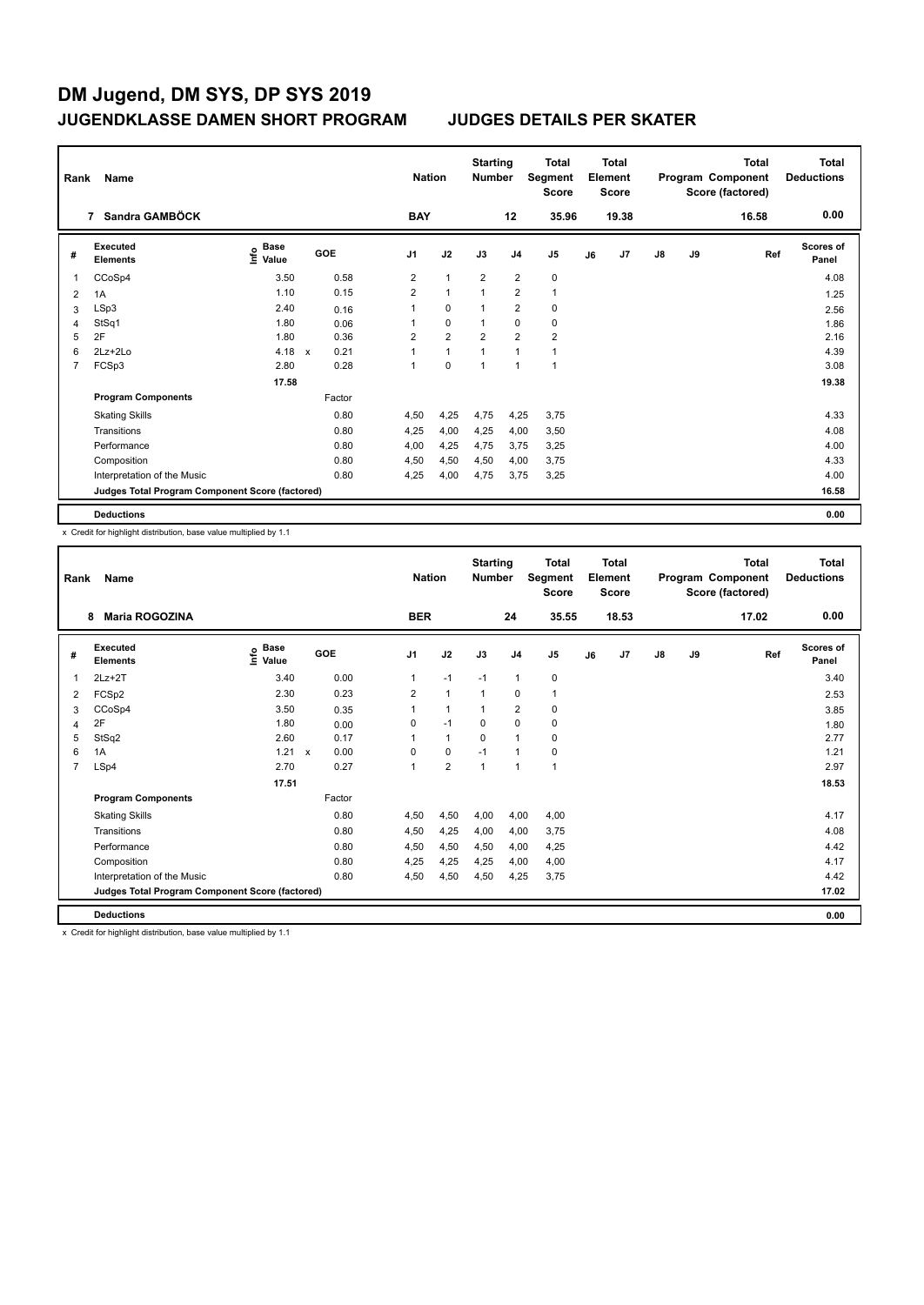| Rank | Name<br><b>Victoria Maria GRONEM</b><br>9       |                           |              |         |                | <b>Nation</b>  | <b>Starting</b><br><b>Number</b> |                         | Total<br>Segment<br><b>Score</b> |    | <b>Total</b><br>Element<br><b>Score</b> |               |    | <b>Total</b><br>Program Component<br>Score (factored) | <b>Total</b><br><b>Deductions</b> |
|------|-------------------------------------------------|---------------------------|--------------|---------|----------------|----------------|----------------------------------|-------------------------|----------------------------------|----|-----------------------------------------|---------------|----|-------------------------------------------------------|-----------------------------------|
|      |                                                 |                           |              |         | <b>BER</b>     |                |                                  | 18                      | 35.48                            |    | 18.48                                   |               |    | 17.00                                                 | 0.00                              |
| #    | <b>Executed</b><br><b>Elements</b>              | Base<br>e Base<br>⊆ Value |              | GOE     | J <sub>1</sub> | J2             | J3                               | J <sub>4</sub>          | J <sub>5</sub>                   | J6 | J <sub>7</sub>                          | $\mathsf{J}8$ | J9 | Ref                                                   | <b>Scores of</b><br>Panel         |
| 1    | CCoSp4                                          | 3.50                      |              | 0.70    | 1              | $\overline{2}$ | 3                                | $\overline{2}$          | $\overline{c}$                   |    |                                         |               |    |                                                       | 4.20                              |
| 2    | 1A                                              | 1.10                      |              | 0.04    | 0              | $\Omega$       | 0                                | $\overline{1}$          | $\mathbf{1}$                     |    |                                         |               |    |                                                       | 1.14                              |
| 3    | $2Lz+2T$                                        | 3.40                      |              | 0.00    | 0              | $\mathbf 0$    | $\mathbf 0$                      | $\overline{1}$          | 0                                |    |                                         |               |    |                                                       | 3.40                              |
| 4    | SSp3                                            | 2.10                      |              | 0.21    | 0              | $\mathbf 0$    | 1                                | $\overline{2}$          | $\overline{2}$                   |    |                                         |               |    |                                                       | 2.31                              |
| 5    | 2F                                              | 1.98                      | $\mathsf{x}$ | 0.00    | 1              | $\mathbf 0$    | $\Omega$                         | $\mathbf 0$             | $\mathbf 0$                      |    |                                         |               |    |                                                       | 1.98                              |
| 6    | FCSp1                                           | 1.90                      |              | $-0.19$ | $-1$           | $-1$           | $-1$                             | $-1$                    | $-1$                             |    |                                         |               |    |                                                       | 1.71                              |
| 7    | StSq3                                           | 3.30                      |              | 0.44    | $\overline{2}$ | $\overline{1}$ | $\overline{1}$                   | $\overline{\mathbf{c}}$ | $\mathbf{1}$                     |    |                                         |               |    |                                                       | 3.74                              |
|      |                                                 | 17.28                     |              |         |                |                |                                  |                         |                                  |    |                                         |               |    |                                                       | 18.48                             |
|      | <b>Program Components</b>                       |                           |              | Factor  |                |                |                                  |                         |                                  |    |                                         |               |    |                                                       |                                   |
|      | <b>Skating Skills</b>                           |                           |              | 0.80    | 4,50           | 4,00           | 4,25                             | 4,00                    | 3,50                             |    |                                         |               |    |                                                       | 4.08                              |
|      | Transitions                                     |                           |              | 0.80    | 4,25           | 4,25           | 4,25                             | 4,00                    | 3,75                             |    |                                         |               |    |                                                       | 4.17                              |
|      | Performance                                     |                           |              | 0.80    | 4,50           | 4,25           | 4,75                             | 4,50                    | 4,00                             |    |                                         |               |    |                                                       | 4.42                              |
|      | Composition                                     |                           |              | 0.80    | 4,25           | 4,00           | 4,50                             | 4,75                    | 4,00                             |    |                                         |               |    |                                                       | 4.25                              |
|      | Interpretation of the Music                     |                           |              | 0.80    | 4,25           | 4,25           | 4,50                             | 5,00                    | 4,00                             |    |                                         |               |    |                                                       | 4.33                              |
|      | Judges Total Program Component Score (factored) |                           |              |         |                |                |                                  |                         |                                  |    |                                         |               |    |                                                       | 17.00                             |
|      | <b>Deductions</b>                               |                           |              |         |                |                |                                  |                         |                                  |    |                                         |               |    |                                                       | 0.00                              |

x Credit for highlight distribution, base value multiplied by 1.1

| Rank           | Name                                            |                            |     |         | <b>Nation</b> |              | <b>Starting</b><br><b>Number</b> |                | <b>Total</b><br>Segment<br><b>Score</b> |    | <b>Total</b><br>Element<br><b>Score</b> |               |    | <b>Total</b><br>Program Component<br>Score (factored) | <b>Total</b><br><b>Deductions</b> |
|----------------|-------------------------------------------------|----------------------------|-----|---------|---------------|--------------|----------------------------------|----------------|-----------------------------------------|----|-----------------------------------------|---------------|----|-------------------------------------------------------|-----------------------------------|
| 10             | <b>Michelle MINOR</b>                           |                            |     |         | <b>NRW</b>    |              |                                  | 1              | 35.38                                   |    | 18.44                                   |               |    | 16.94                                                 | 0.00                              |
| #              | Executed<br><b>Elements</b>                     | e Base<br>⊆ Value<br>Value | GOE |         | J1            | J2           | J3                               | J <sub>4</sub> | J5                                      | J6 | J7                                      | $\mathsf{J}8$ | J9 | Ref                                                   | <b>Scores of</b><br>Panel         |
|                | $2Lz+2T$                                        | 3.40                       |     | $-0.14$ | $-1$          | 0            | $-1$                             | $\pmb{0}$      | $-1$                                    |    |                                         |               |    |                                                       | 3.26                              |
| 2              | 2F                                              | 1.80                       |     | 0.18    | $\mathbf{1}$  | $\mathbf{1}$ | $\mathbf{1}$                     | $\overline{2}$ | $\mathbf{1}$                            |    |                                         |               |    |                                                       | 1.98                              |
| 3              | FCSp3                                           | 2.80                       |     | 0.28    | 2             | $\mathbf{1}$ | $\mathbf{1}$                     | 1              | 1                                       |    |                                         |               |    |                                                       | 3.08                              |
| 4              | StSq2                                           | 2.60                       |     | 0.17    | 1             | 0            | 0                                | $\overline{2}$ | 1                                       |    |                                         |               |    |                                                       | 2.77                              |
| 5              | 1A                                              | $1.21 \times$              |     | 0.00    | 0             | $\mathbf 0$  | $-1$                             | $\mathbf 0$    | 0                                       |    |                                         |               |    |                                                       | 1.21                              |
| 6              | CCoSp3                                          | 3.00                       |     | 0.50    | 1             | $\mathbf{1}$ | $\overline{2}$                   | $\overline{2}$ | $\overline{2}$                          |    |                                         |               |    |                                                       | 3.50                              |
| $\overline{7}$ | LSp3                                            | 2.40                       |     | 0.24    | 1             | $\mathbf{1}$ | $\overline{1}$                   | $\overline{2}$ | $\mathbf{1}$                            |    |                                         |               |    |                                                       | 2.64                              |
|                |                                                 | 17.21                      |     |         |               |              |                                  |                |                                         |    |                                         |               |    |                                                       | 18.44                             |
|                | <b>Program Components</b>                       |                            |     | Factor  |               |              |                                  |                |                                         |    |                                         |               |    |                                                       |                                   |
|                | <b>Skating Skills</b>                           |                            |     | 0.80    | 4,50          | 4,50         | 4,25                             | 4,00           | 4,25                                    |    |                                         |               |    |                                                       | 4.33                              |
|                | Transitions                                     |                            |     | 0.80    | 4,75          | 4,25         | 4,00                             | 4,00           | 4,25                                    |    |                                         |               |    |                                                       | 4.17                              |
|                | Performance                                     |                            |     | 0.80    | 4,50          | 4,00         | 4,00                             | 4,50           | 4,00                                    |    |                                         |               |    |                                                       | 4.17                              |
|                | Composition                                     |                            |     | 0.80    | 4,50          | 4,00         | 4,50                             | 4,50           | 3,75                                    |    |                                         |               |    |                                                       | 4.33                              |
|                | Interpretation of the Music                     |                            |     | 0.80    | 4.25          | 4,25         | 4.25                             | 4.00           | 3.75                                    |    |                                         |               |    |                                                       | 4.17                              |
|                | Judges Total Program Component Score (factored) |                            |     |         |               |              |                                  |                |                                         |    |                                         |               |    |                                                       | 16.94                             |
|                | <b>Deductions</b>                               |                            |     |         |               |              |                                  |                |                                         |    |                                         |               |    |                                                       | 0.00                              |

x Credit for highlight distribution, base value multiplied by 1.1 ! Not clear edge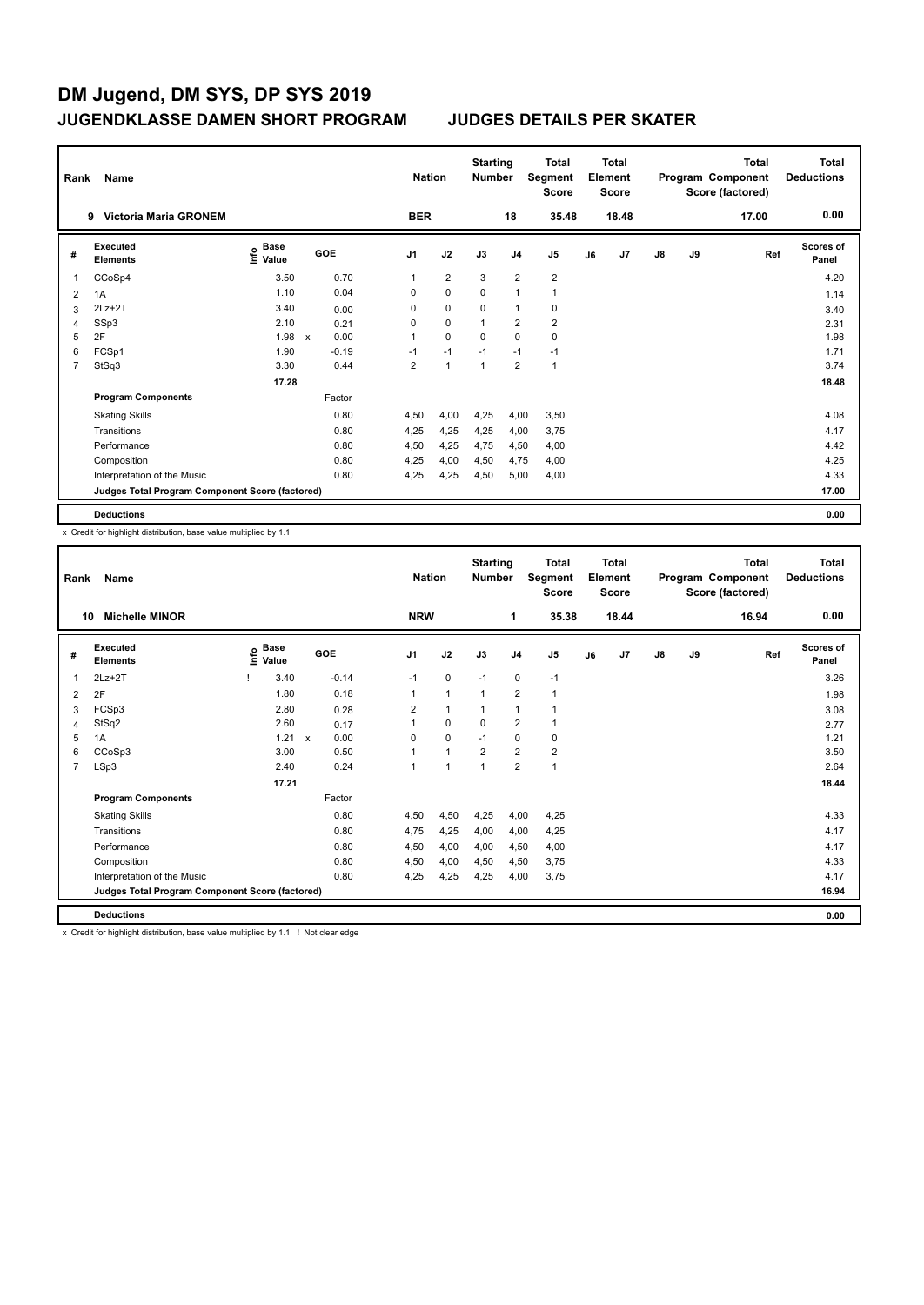| Rank | Name<br>Elisa CUVIELLO<br>11                    |                                  |                      |                | <b>Nation</b>  | <b>Starting</b><br><b>Number</b> |                         | Total<br>Segment<br><b>Score</b> |    | <b>Total</b><br>Element<br><b>Score</b> |               |    | <b>Total</b><br>Program Component<br>Score (factored) | <b>Total</b><br><b>Deductions</b> |
|------|-------------------------------------------------|----------------------------------|----------------------|----------------|----------------|----------------------------------|-------------------------|----------------------------------|----|-----------------------------------------|---------------|----|-------------------------------------------------------|-----------------------------------|
|      |                                                 |                                  |                      | <b>BAY</b>     |                |                                  | 9                       | 35.26                            |    | 18.28                                   |               |    | 16.98                                                 | 0.00                              |
| #    | <b>Executed</b><br><b>Elements</b>              | <b>Base</b><br>e Base<br>⊆ Value | GOE                  | J <sub>1</sub> | J2             | J3                               | J <sub>4</sub>          | J <sub>5</sub>                   | J6 | J <sub>7</sub>                          | $\mathsf{J}8$ | J9 | Ref                                                   | <b>Scores of</b><br>Panel         |
| 1    | 2F                                              | 1.80                             | 0.30                 | 2              | $\overline{2}$ | $\overline{1}$                   | $\overline{2}$          | $\mathbf{1}$                     |    |                                         |               |    |                                                       | 2.10                              |
| 2    | $2Lz+2T$                                        | 3.40                             | 0.00                 | 1              | $\Omega$       | $\Omega$                         | $\mathbf 0$             | $\mathbf 0$                      |    |                                         |               |    |                                                       | 3.40                              |
| 3    | FCSp2                                           | 2.30                             | 0.38                 | 2              | $\overline{2}$ | 1                                | $\overline{\mathbf{c}}$ |                                  |    |                                         |               |    |                                                       | 2.68                              |
| 4    | StSq1                                           | 1.80                             | 0.18                 | 1              | $\overline{1}$ | 0                                | $\overline{1}$          |                                  |    |                                         |               |    |                                                       | 1.98                              |
| 5    | CCoSp4                                          | 3.50                             | 0.58                 | $\overline{2}$ | $\overline{2}$ | $\overline{1}$                   | $\overline{2}$          |                                  |    |                                         |               |    |                                                       | 4.08                              |
| 6    | 1A                                              | 1.21                             | 0.11<br>$\mathsf{x}$ | 1              | $\mathbf{1}$   | $\mathbf 0$                      | $\overline{1}$          | $\mathbf{1}$                     |    |                                         |               |    |                                                       | 1.32                              |
| 7    | LSp3                                            | 2.40                             | 0.32                 | 1              | 1              | 0                                | $\overline{2}$          | $\overline{2}$                   |    |                                         |               |    |                                                       | 2.72                              |
|      |                                                 | 16.41                            |                      |                |                |                                  |                         |                                  |    |                                         |               |    |                                                       | 18.28                             |
|      | <b>Program Components</b>                       |                                  | Factor               |                |                |                                  |                         |                                  |    |                                         |               |    |                                                       |                                   |
|      | <b>Skating Skills</b>                           |                                  | 0.80                 | 4,50           | 4,25           | 4,25                             | 4,00                    | 4,25                             |    |                                         |               |    |                                                       | 4.25                              |
|      | Transitions                                     |                                  | 0.80                 | 4,25           | 4,50           | 4,00                             | 4,00                    | 4,00                             |    |                                         |               |    |                                                       | 4.08                              |
|      | Performance                                     |                                  | 0.80                 | 4,75           | 4,25           | 4,25                             | 4,25                    | 4,50                             |    |                                         |               |    |                                                       | 4.33                              |
|      | Composition                                     |                                  | 0.80                 | 4,75           | 4,25           | 4,00                             | 4,00                    | 4,00                             |    |                                         |               |    |                                                       | 4.08                              |
|      | Interpretation of the Music                     |                                  | 0.80                 | 4,50           | 4,50           | 4,25                             | 4,50                    | 4,50                             |    |                                         |               |    |                                                       | 4.50                              |
|      | Judges Total Program Component Score (factored) |                                  |                      |                |                |                                  |                         |                                  |    |                                         |               |    |                                                       | 16.98                             |
|      | <b>Deductions</b>                               |                                  |                      |                |                |                                  |                         |                                  |    |                                         |               |    |                                                       | 0.00                              |

x Credit for highlight distribution, base value multiplied by 1.1

| Rank           | Name                                            |                                           |                                   | <b>Nation</b>  |              | <b>Starting</b><br><b>Number</b> |                | <b>Total</b><br>Segment<br><b>Score</b> |    | <b>Total</b><br>Element<br><b>Score</b> |               |    | <b>Total</b><br>Program Component<br>Score (factored) | <b>Total</b><br><b>Deductions</b> |
|----------------|-------------------------------------------------|-------------------------------------------|-----------------------------------|----------------|--------------|----------------------------------|----------------|-----------------------------------------|----|-----------------------------------------|---------------|----|-------------------------------------------------------|-----------------------------------|
|                | <b>Anna WEHRHEIM</b><br>12                      |                                           |                                   | B-W            |              |                                  | $\overline{7}$ | 35.17                                   |    | 19.51                                   |               |    | 15.66                                                 | 0.00                              |
| #              | Executed<br><b>Elements</b>                     | $\frac{e}{E}$ Base<br>$\frac{e}{E}$ Value | GOE                               | J <sub>1</sub> | J2           | J3                               | J <sub>4</sub> | J <sub>5</sub>                          | J6 | J7                                      | $\mathsf{J}8$ | J9 | Ref                                                   | Scores of<br>Panel                |
| 1              | 1A                                              | 1.10                                      | 0.11                              | $\mathbf{1}$   | 0            | $\mathbf{1}$                     | $\overline{2}$ | $\mathbf{1}$                            |    |                                         |               |    |                                                       | 1.21                              |
| 2              | $2Lz+2T$                                        | 3.40                                      | 0.14                              | $\mathbf{1}$   | $\mathbf 0$  | $-1$                             | $\mathbf{1}$   | 1                                       |    |                                         |               |    |                                                       | 3.54                              |
| 3              | CCoSp4                                          | 3.50                                      | 0.12                              | 3              | $\mathbf{1}$ | 0                                | $-1$           | 0                                       |    |                                         |               |    |                                                       | 3.62                              |
| 4              | StSq3                                           | 3.30                                      | 0.22                              | 1              | $\mathbf{1}$ | $\Omega$                         | $\mathbf{1}$   | 0                                       |    |                                         |               |    |                                                       | 3.52                              |
| 5              | 2F                                              | 1.98                                      | 0.12<br>$\boldsymbol{\mathsf{x}}$ | 1              | $\mathbf 0$  | $\mathbf{1}$                     | $\mathbf 0$    | 1                                       |    |                                         |               |    |                                                       | 2.10                              |
| 6              | FCSp4                                           | 3.20                                      | 0.00                              | $\Omega$       | $\mathbf 0$  | $-1$                             | 0              | 0                                       |    |                                         |               |    |                                                       | 3.20                              |
| $\overline{7}$ | LSp3                                            | 2.40                                      | $-0.08$                           | 1              | $-1$         | $\Omega$                         | $-2$           | 0                                       |    |                                         |               |    |                                                       | 2.32                              |
|                |                                                 | 18.88                                     |                                   |                |              |                                  |                |                                         |    |                                         |               |    |                                                       | 19.51                             |
|                | <b>Program Components</b>                       |                                           | Factor                            |                |              |                                  |                |                                         |    |                                         |               |    |                                                       |                                   |
|                | <b>Skating Skills</b>                           |                                           | 0.80                              | 4,75           | 4,00         | 4,00                             | 4,00           | 4,25                                    |    |                                         |               |    |                                                       | 4.08                              |
|                | Transitions                                     |                                           | 0.80                              | 4,50           | 3,75         | 4,00                             | 3,50           | 3,75                                    |    |                                         |               |    |                                                       | 3.83                              |
|                | Performance                                     |                                           | 0.80                              | 4,75           | 4,00         | 3,75                             | 3.75           | 3,75                                    |    |                                         |               |    |                                                       | 3.83                              |
|                | Composition                                     |                                           | 0.80                              | 4,50           | 4,25         | 3,75                             | 3,50           | 3,75                                    |    |                                         |               |    |                                                       | 3.92                              |
|                | Interpretation of the Music                     |                                           | 0.80                              | 4.50           | 4.00         | 4.00                             | 3.50           | 3.75                                    |    |                                         |               |    |                                                       | 3.92                              |
|                | Judges Total Program Component Score (factored) |                                           |                                   |                |              |                                  |                |                                         |    |                                         |               |    |                                                       | 15.66                             |
|                | <b>Deductions</b>                               |                                           |                                   |                |              |                                  |                |                                         |    |                                         |               |    |                                                       | 0.00                              |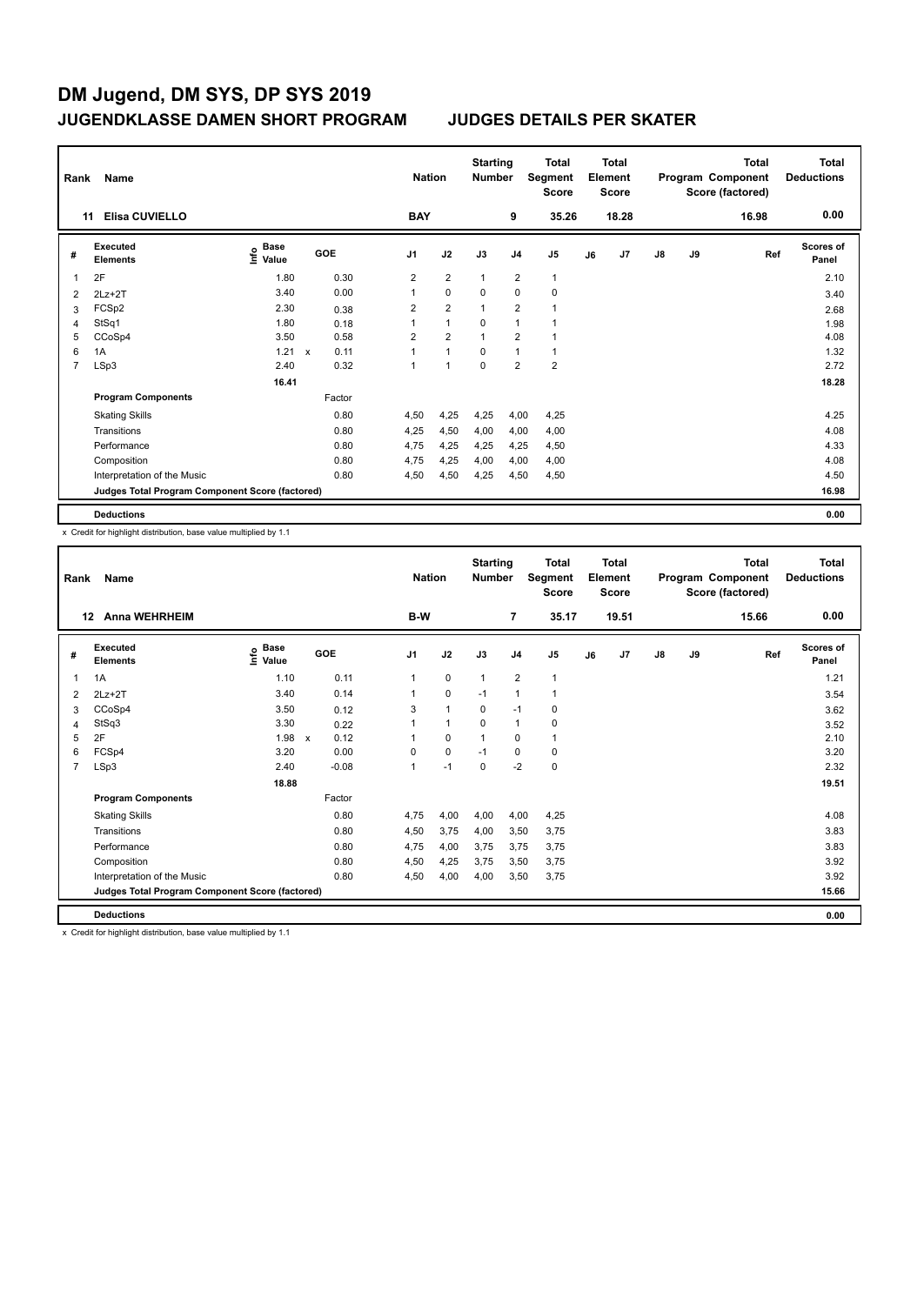| Rank | Name                                            |                                  |     |         |                | <b>Nation</b>  | <b>Starting</b><br><b>Number</b> |                         | <b>Total</b><br>Segment<br><b>Score</b> |    | <b>Total</b><br>Element<br><b>Score</b> |               |    | <b>Total</b><br>Program Component<br>Score (factored) | <b>Total</b><br><b>Deductions</b> |
|------|-------------------------------------------------|----------------------------------|-----|---------|----------------|----------------|----------------------------------|-------------------------|-----------------------------------------|----|-----------------------------------------|---------------|----|-------------------------------------------------------|-----------------------------------|
|      | <b>Mariella WALLNER</b><br>13                   |                                  |     |         | <b>BAY</b>     |                |                                  | 20                      | 34.75                                   |    | 18.35                                   |               |    | 16.40                                                 | 0.00                              |
| #    | <b>Executed</b><br><b>Elements</b>              | <b>Base</b><br>e Base<br>⊆ Value | GOE |         | J <sub>1</sub> | J2             | J3                               | J <sub>4</sub>          | J <sub>5</sub>                          | J6 | J7                                      | $\mathsf{J}8$ | J9 | Ref                                                   | <b>Scores of</b><br>Panel         |
| 1    | 1A                                              | 1.10                             |     | 0.11    | 1              | $\mathbf 0$    | $\mathbf{1}$                     | $\overline{2}$          | $\mathbf{1}$                            |    |                                         |               |    |                                                       | 1.21                              |
| 2    | 2F                                              | 1.80                             |     | 0.06    | 1              | $\mathbf 0$    | $\Omega$                         | $\overline{2}$          | $\mathbf 0$                             |    |                                         |               |    |                                                       | 1.86                              |
| 3    | CCoSp4                                          | 3.50                             |     | 0.58    | 2              | $\overline{2}$ | 1                                | $\overline{\mathbf{c}}$ | $\mathbf{1}$                            |    |                                         |               |    |                                                       | 4.08                              |
| 4    | $2Lz + 2T$                                      | $3.74 \times$                    |     | 0.07    | 1              | $\mathbf{1}$   | 0                                | $\mathbf 0$             | 0                                       |    |                                         |               |    |                                                       | 3.81                              |
| 5    | FCSp2                                           | 2.30                             |     | $-0.31$ | 0              | $-2$           | $-1$                             | $-3$                    | $-1$                                    |    |                                         |               |    |                                                       | 1.99                              |
| 6    | SSp3                                            | 2.10                             |     | 0.00    | 0              | $\mathbf 0$    | 0                                | $\mathbf 0$             | $\mathbf{1}$                            |    |                                         |               |    |                                                       | 2.10                              |
| 7    | StSq3                                           | 3.30                             |     | 0.00    | 0              | $\mathbf 0$    | 0                                | 0                       | $\pmb{0}$                               |    |                                         |               |    |                                                       | 3.30                              |
|      |                                                 | 17.84                            |     |         |                |                |                                  |                         |                                         |    |                                         |               |    |                                                       | 18.35                             |
|      | <b>Program Components</b>                       |                                  |     | Factor  |                |                |                                  |                         |                                         |    |                                         |               |    |                                                       |                                   |
|      | <b>Skating Skills</b>                           |                                  |     | 0.80    | 4,25           | 4,25           | 4,00                             | 4,50                    | 3,50                                    |    |                                         |               |    |                                                       | 4.17                              |
|      | Transitions                                     |                                  |     | 0.80    | 4,25           | 4,25           | 4,00                             | 4,25                    | 3,75                                    |    |                                         |               |    |                                                       | 4.17                              |
|      | Performance                                     |                                  |     | 0.80    | 4,50           | 4,00           | 4,25                             | 3.75                    | 3,50                                    |    |                                         |               |    |                                                       | 4.00                              |
|      | Composition                                     |                                  |     | 0.80    | 4,50           | 4,25           | 4,00                             | 4,00                    | 3,75                                    |    |                                         |               |    |                                                       | 4.08                              |
|      | Interpretation of the Music                     |                                  |     | 0.80    | 4,25           | 4,25           | 4,25                             | 3,75                    | 3,75                                    |    |                                         |               |    |                                                       | 4.08                              |
|      | Judges Total Program Component Score (factored) |                                  |     |         |                |                |                                  |                         |                                         |    |                                         |               |    |                                                       | 16.40                             |
|      | <b>Deductions</b>                               |                                  |     |         |                |                |                                  |                         |                                         |    |                                         |               |    |                                                       | 0.00                              |

x Credit for highlight distribution, base value multiplied by 1.1

| Rank           | Name                                            |    |                                           |            | <b>Nation</b>  |              | <b>Starting</b><br><b>Number</b> |                | <b>Total</b><br>Segment<br><b>Score</b> |    | <b>Total</b><br>Element<br><b>Score</b> |               |    | <b>Total</b><br>Program Component<br>Score (factored) | <b>Total</b><br><b>Deductions</b> |
|----------------|-------------------------------------------------|----|-------------------------------------------|------------|----------------|--------------|----------------------------------|----------------|-----------------------------------------|----|-----------------------------------------|---------------|----|-------------------------------------------------------|-----------------------------------|
|                | <b>Lena-Deborah DITTMANN</b><br>14              |    |                                           |            | B-W            |              |                                  | 36             | 34.60                                   |    | 17.74                                   |               |    | 16.86                                                 | 0.00                              |
| #              | Executed<br><b>Elements</b>                     |    | $\frac{e}{E}$ Base<br>$\frac{e}{E}$ Value | <b>GOE</b> | J <sub>1</sub> | J2           | J3                               | J <sub>4</sub> | J5                                      | J6 | J7                                      | $\mathsf{J}8$ | J9 | Ref                                                   | Scores of<br>Panel                |
| 1              | 1A                                              |    | 1.10                                      | 0.15       | 2              | $\mathbf{1}$ | $\overline{2}$                   | $\mathbf{1}$   | $\mathbf{1}$                            |    |                                         |               |    |                                                       | 1.25                              |
| 2              | FCSp3                                           |    | 2.80                                      | 0.28       | $\overline{2}$ | $\mathbf{1}$ | $\mathbf{1}$                     | $-1$           | 1                                       |    |                                         |               |    |                                                       | 3.08                              |
| 3              | $2Lz+2T<<$                                      | << | 2.50                                      | $-0.98$    | -4             | -4           | $-5$                             | $-5$           | $-5$                                    |    |                                         |               |    |                                                       | 1.52                              |
| 4              | 2F                                              |    | 1.80                                      | 0.12       | 1              | $\mathbf 0$  | $\mathbf{1}$                     | $\mathbf{1}$   | 0                                       |    |                                         |               |    |                                                       | 1.92                              |
| 5              | StSq3                                           |    | 3.30                                      | 0.22       | 1              | $\mathbf 0$  | 1                                | $\overline{2}$ | 0                                       |    |                                         |               |    |                                                       | 3.52                              |
| 6              | LSp3                                            |    | 2.40                                      | 0.32       | $\overline{2}$ | $\mathbf{1}$ | 1                                | $\overline{1}$ | $\overline{2}$                          |    |                                         |               |    |                                                       | 2.72                              |
| $\overline{7}$ | CCoSp4                                          |    | 3.50                                      | 0.23       | $\Omega$       | $\Omega$     | $\overline{2}$                   | $\Omega$       | $\overline{\mathbf{c}}$                 |    |                                         |               |    |                                                       | 3.73                              |
|                |                                                 |    | 17.40                                     |            |                |              |                                  |                |                                         |    |                                         |               |    |                                                       | 17.74                             |
|                | <b>Program Components</b>                       |    |                                           | Factor     |                |              |                                  |                |                                         |    |                                         |               |    |                                                       |                                   |
|                | <b>Skating Skills</b>                           |    |                                           | 0.80       | 4,50           | 4,25         | 4,50                             | 4,00           | 4,25                                    |    |                                         |               |    |                                                       | 4.33                              |
|                | Transitions                                     |    |                                           | 0.80       | 4,50           | 4,00         | 4,50                             | 3,50           | 3,75                                    |    |                                         |               |    |                                                       | 4.08                              |
|                | Performance                                     |    |                                           | 0.80       | 4.75           | 4,00         | 4,75                             | 3.75           | 4,00                                    |    |                                         |               |    |                                                       | 4.25                              |
|                | Composition                                     |    |                                           | 0.80       | 4,75           | 4,25         | 4,50                             | 4,00           | 4,00                                    |    |                                         |               |    |                                                       | 4.25                              |
|                | Interpretation of the Music                     |    |                                           | 0.80       | 4,50           | 4,25         | 5,00                             | 3.75           | 3,50                                    |    |                                         |               |    |                                                       | 4.17                              |
|                | Judges Total Program Component Score (factored) |    |                                           |            |                |              |                                  |                |                                         |    |                                         |               |    |                                                       | 16.86                             |
|                | <b>Deductions</b>                               |    |                                           |            |                |              |                                  |                |                                         |    |                                         |               |    |                                                       | 0.00                              |

<< Downgraded jump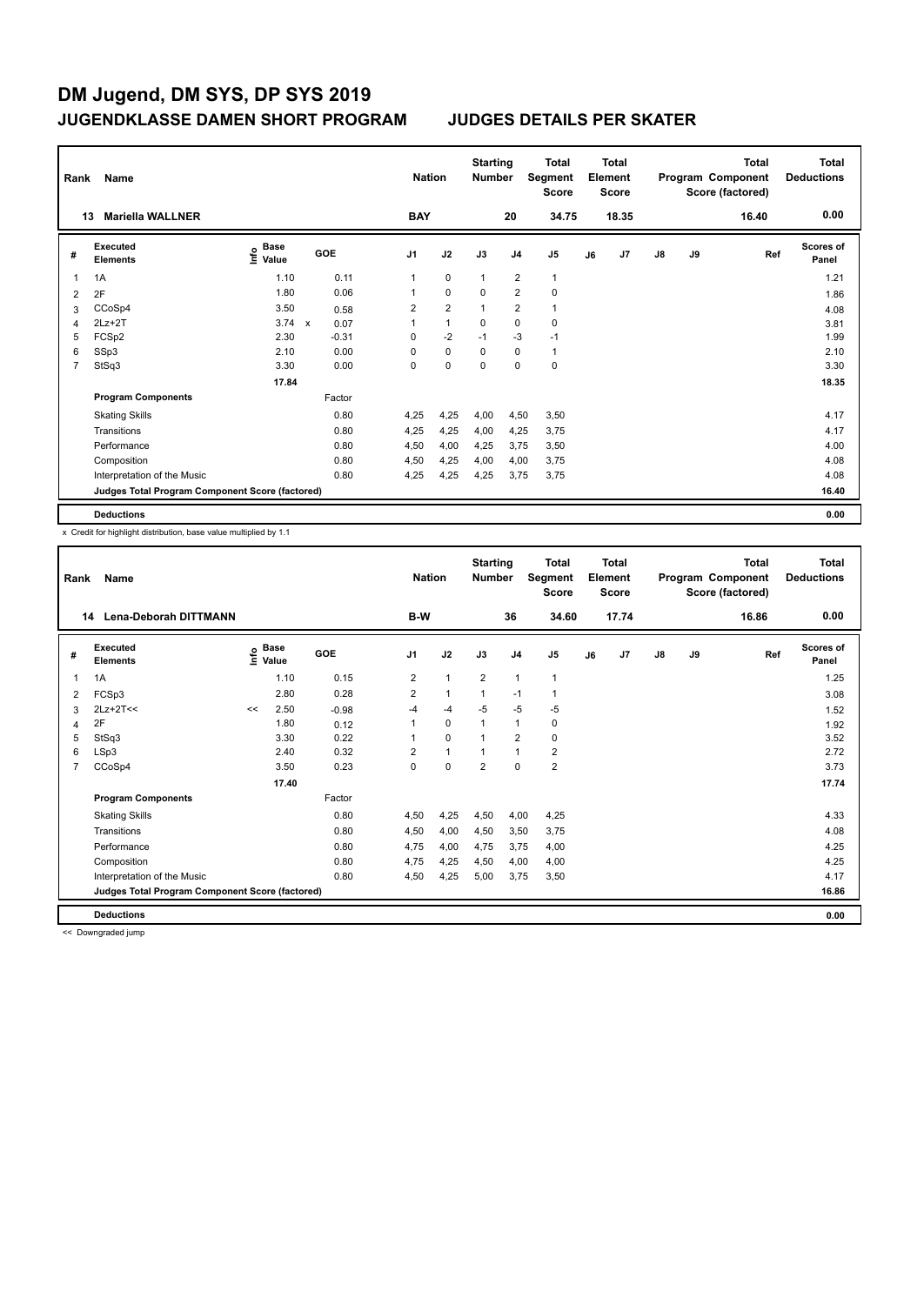|   | Rank<br>Name<br>Annika GÖRLER<br>15             |  |                                  |              |         | <b>Nation</b>  |              | <b>Starting</b><br><b>Number</b> |                | <b>Total</b><br>Segment<br><b>Score</b> |    | <b>Total</b><br>Element<br><b>Score</b> |               |    | <b>Total</b><br>Program Component<br>Score (factored) | <b>Total</b><br><b>Deductions</b> |
|---|-------------------------------------------------|--|----------------------------------|--------------|---------|----------------|--------------|----------------------------------|----------------|-----------------------------------------|----|-----------------------------------------|---------------|----|-------------------------------------------------------|-----------------------------------|
|   |                                                 |  |                                  |              |         | <b>SAS</b>     |              |                                  | 32             | 33.79                                   |    | 17.93                                   |               |    | 15.86                                                 | 0.00                              |
| # | <b>Executed</b><br><b>Elements</b>              |  | <b>Base</b><br>e Base<br>⊆ Value |              | GOE     | J <sub>1</sub> | J2           | J3                               | J <sub>4</sub> | J <sub>5</sub>                          | J6 | J7                                      | $\mathsf{J}8$ | J9 | Ref                                                   | <b>Scores of</b><br>Panel         |
| 1 | 1A                                              |  | 1.10                             |              | 0.11    | 1              | $\mathbf{1}$ | $\overline{2}$                   | $\mathbf{1}$   | $\mathbf 1$                             |    |                                         |               |    |                                                       | 1.21                              |
| 2 | CCoSp4                                          |  | 3.50                             |              | 0.58    | $\overline{2}$ | $\mathbf 0$  | $\overline{2}$                   | $\overline{2}$ | $\mathbf{1}$                            |    |                                         |               |    |                                                       | 4.08                              |
| 3 | 2Lz+2Lo                                         |  | 3.80                             |              | $-0.42$ | $-2$           | $-2$         | $-2$                             | $-1$           | $-2$                                    |    |                                         |               |    |                                                       | 3.38                              |
| 4 | FCSp1                                           |  | 1.90                             |              | 0.00    | $\overline{2}$ | $\mathbf 0$  | $\Omega$                         | $-1$           | 0                                       |    |                                         |               |    |                                                       | 1.90                              |
| 5 | 2F                                              |  | 1.98                             | $\mathsf{x}$ | 0.18    | 1              | $\mathbf{1}$ | 1                                | $\overline{1}$ | $\mathbf 0$                             |    |                                         |               |    |                                                       | 2.16                              |
| 6 | LSp2                                            |  | 1.90                             |              | 0.00    | 0              | $\mathbf 0$  | 0                                | $-1$           | $\mathbf 0$                             |    |                                         |               |    |                                                       | 1.90                              |
| 7 | StSq3                                           |  | 3.30                             |              | 0.00    | 0              | $\mathbf 0$  | 0                                | 0              | $\pmb{0}$                               |    |                                         |               |    |                                                       | 3.30                              |
|   |                                                 |  | 17.48                            |              |         |                |              |                                  |                |                                         |    |                                         |               |    |                                                       | 17.93                             |
|   | <b>Program Components</b>                       |  |                                  |              | Factor  |                |              |                                  |                |                                         |    |                                         |               |    |                                                       |                                   |
|   | <b>Skating Skills</b>                           |  |                                  |              | 0.80    | 4,00           | 4,00         | 4,50                             | 3,75           | 3,50                                    |    |                                         |               |    |                                                       | 3.92                              |
|   | Transitions                                     |  |                                  |              | 0.80    | 4,00           | 4,00         | 4,50                             | 3,50           | 3,50                                    |    |                                         |               |    |                                                       | 3.83                              |
|   | Performance                                     |  |                                  |              | 0.80    | 4,25           | 4,00         | 4.75                             | 4,00           | 3,25                                    |    |                                         |               |    |                                                       | 4.08                              |
|   | Composition                                     |  |                                  |              | 0.80    | 4,25           | 3,75         | 4,25                             | 3,75           | 3,50                                    |    |                                         |               |    |                                                       | 3.92                              |
|   | Interpretation of the Music                     |  |                                  |              | 0.80    | 4,25           | 4,00         | 4,50                             | 4,00           | 3,25                                    |    |                                         |               |    |                                                       | 4.08                              |
|   | Judges Total Program Component Score (factored) |  |                                  |              |         |                |              |                                  |                |                                         |    |                                         |               |    |                                                       | 15.86                             |
|   | <b>Deductions</b>                               |  |                                  |              |         |                |              |                                  |                |                                         |    |                                         |               |    |                                                       | 0.00                              |

x Credit for highlight distribution, base value multiplied by 1.1 ! Not clear edge

| Rank           | Name                                            | <b>Nation</b>                             |                      | <b>Starting</b><br><b>Number</b> |                      | <b>Total</b><br>Segment<br><b>Score</b> |                | Total<br>Element<br><b>Score</b> |    |       | <b>Total</b><br>Program Component<br>Score (factored) | <b>Total</b><br><b>Deductions</b> |       |                           |
|----------------|-------------------------------------------------|-------------------------------------------|----------------------|----------------------------------|----------------------|-----------------------------------------|----------------|----------------------------------|----|-------|-------------------------------------------------------|-----------------------------------|-------|---------------------------|
| 16             | <b>Laura PAFFEN</b>                             |                                           |                      | <b>NRW</b>                       |                      |                                         | 30             | 33.69                            |    | 17.43 |                                                       |                                   | 16.26 | 0.00                      |
| #              | <b>Executed</b><br><b>Elements</b>              | $\frac{e}{E}$ Base<br>$\frac{e}{E}$ Value | GOE                  | J1                               | J2                   | J3                                      | J <sub>4</sub> | J5                               | J6 | J7    | J8                                                    | J9                                | Ref   | <b>Scores of</b><br>Panel |
| 1              | $2Lz+2T$                                        | 3.40                                      | 0.00                 | $\mathbf 0$                      | $\mathbf 0$          | $-1$                                    | $\mathbf 0$    | 0                                |    |       |                                                       |                                   |       | 3.40                      |
| 2              | 1A                                              | 1.10                                      | 0.04                 | 0                                | $\mathbf{1}$         | $\mathbf 0$                             | $\mathbf{1}$   | 0                                |    |       |                                                       |                                   |       | 1.14                      |
| 3              | CCoSp3                                          | 3.00                                      | 0.00                 | 0                                | $\Omega$             | $\mathbf 0$                             | 0              | 0                                |    |       |                                                       |                                   |       | 3.00                      |
| 4              | StSq2                                           | 2.60                                      | 0.09                 |                                  | $\mathbf{1}$         | 0                                       | 0              | 0                                |    |       |                                                       |                                   |       | 2.69                      |
| 5              | 2F                                              | 1.98                                      | 0.12<br>$\mathsf{x}$ |                                  | $\blacktriangleleft$ | $-1$                                    | 0              | 1                                |    |       |                                                       |                                   |       | 2.10                      |
| 6              | FCSp2                                           | 2.30                                      | 0.08                 |                                  | $\mathbf{1}$         | $\Omega$                                | $-2$           | 0                                |    |       |                                                       |                                   |       | 2.38                      |
| $\overline{7}$ | LSp3                                            | 2.40                                      | 0.32                 | $\overline{2}$                   | $\overline{2}$       | 1                                       | 1              | 0                                |    |       |                                                       |                                   |       | 2.72                      |
|                |                                                 | 16.78                                     |                      |                                  |                      |                                         |                |                                  |    |       |                                                       |                                   |       | 17.43                     |
|                | <b>Program Components</b>                       |                                           | Factor               |                                  |                      |                                         |                |                                  |    |       |                                                       |                                   |       |                           |
|                | <b>Skating Skills</b>                           |                                           | 0.80                 | 4,25                             | 4,00                 | 4,25                                    | 3,75           | 4,00                             |    |       |                                                       |                                   |       | 4.08                      |
|                | Transitions                                     |                                           | 0.80                 | 4,50                             | 4,00                 | 4.00                                    | 4,00           | 3,75                             |    |       |                                                       |                                   |       | 4.00                      |
|                | Performance                                     |                                           | 0.80                 | 4,50                             | 4,25                 | 4.25                                    | 4.00           | 3,75                             |    |       |                                                       |                                   |       | 4.17                      |
|                | Composition                                     |                                           | 0.80                 | 4,25                             | 4,00                 | 4,00                                    | 4,00           | 4,00                             |    |       |                                                       |                                   |       | 4.00                      |
|                | Interpretation of the Music                     |                                           | 0.80                 | 4,50                             | 4,25                 | 4,00                                    | 4,00           | 3,50                             |    |       |                                                       |                                   |       | 4.08                      |
|                | Judges Total Program Component Score (factored) |                                           |                      |                                  |                      |                                         |                |                                  |    |       |                                                       |                                   |       | 16.26                     |
|                | <b>Deductions</b>                               |                                           |                      |                                  |                      |                                         |                |                                  |    |       |                                                       |                                   |       | 0.00                      |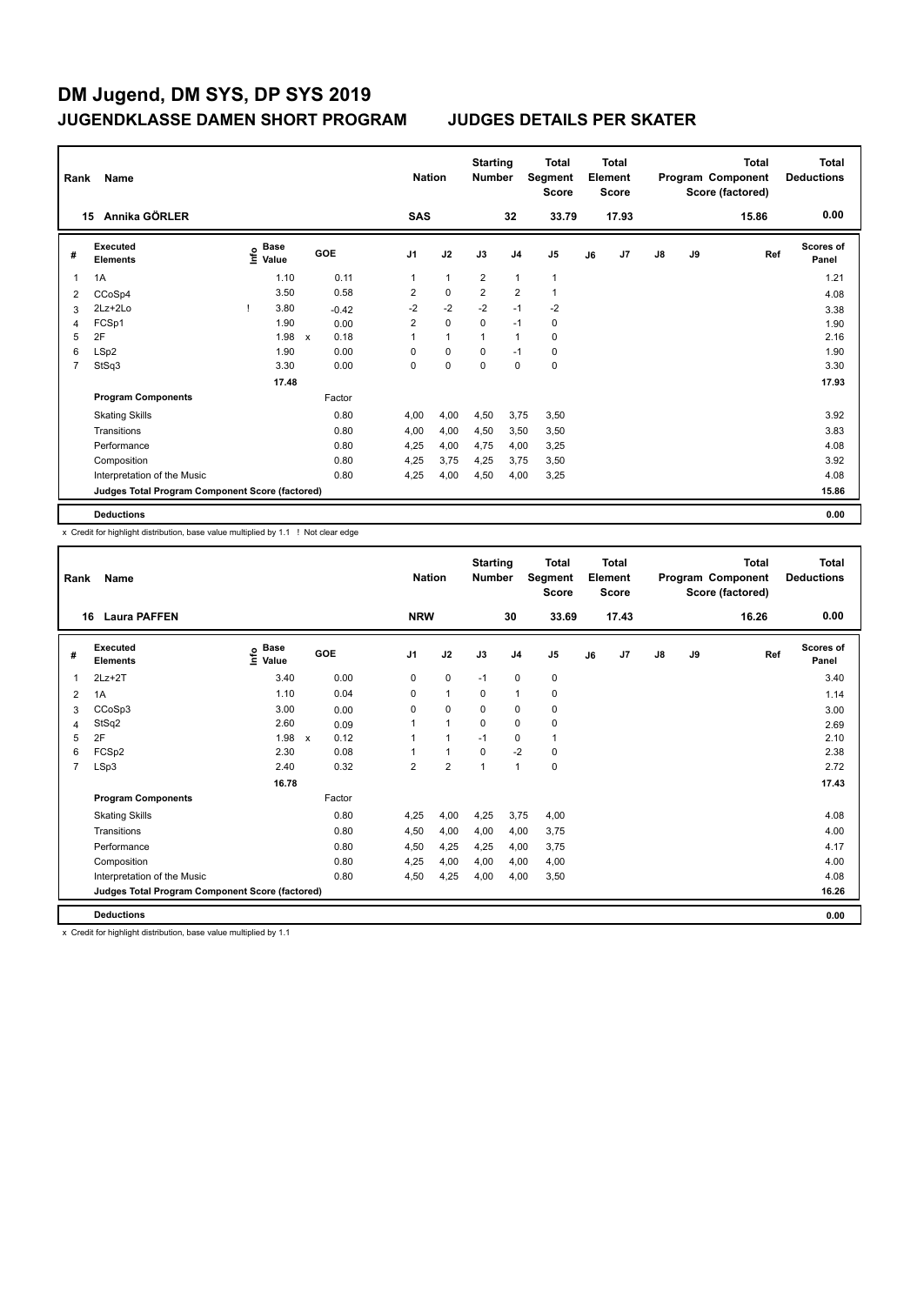| Rank | Name                                            |                           |              |         |                |            | <b>Nation</b>  | <b>Starting</b><br><b>Number</b> |                | <b>Total</b><br>Segment<br><b>Score</b> |    | <b>Total</b><br>Element<br>Score |               |    | <b>Total</b><br>Program Component<br>Score (factored) | Total<br><b>Deductions</b> |
|------|-------------------------------------------------|---------------------------|--------------|---------|----------------|------------|----------------|----------------------------------|----------------|-----------------------------------------|----|----------------------------------|---------------|----|-------------------------------------------------------|----------------------------|
|      | <b>Kira GUTZAT</b><br>17                        |                           |              |         |                | <b>BAY</b> |                |                                  | 31             | 33.38                                   |    | 16.18                            |               |    | 17.20                                                 | 0.00                       |
| #    | <b>Executed</b><br><b>Elements</b>              | Base<br>e Base<br>⊆ Value |              | GOE     | J <sub>1</sub> |            | J2             | J3                               | J <sub>4</sub> | J5                                      | J6 | J7                               | $\mathsf{J}8$ | J9 | Ref                                                   | <b>Scores of</b><br>Panel  |
| 1    | $2Lz+2T$                                        | 3.40                      |              | 0.35    | 1              |            | $\overline{2}$ | $\overline{2}$                   | $\overline{1}$ | $\overline{2}$                          |    |                                  |               |    |                                                       | 3.75                       |
| 2    | FCSp2                                           | 2.30                      |              | 0.23    | 1              |            | $\mathbf{1}$   | $\mathbf 0$                      | $\overline{1}$ | $\mathbf{1}$                            |    |                                  |               |    |                                                       | 2.53                       |
| 3    | StSq3                                           | 3.30                      |              | 0.22    | 1              |            | $\mathbf 0$    | 0                                | $\overline{1}$ | $\overline{2}$                          |    |                                  |               |    |                                                       | 3.52                       |
| 4    | 2F                                              | 1.80                      |              | 0.12    | 1              |            | $\Omega$       | $\overline{1}$                   | 0              | $\mathbf{1}$                            |    |                                  |               |    |                                                       | 1.92                       |
| 5    | 1A                                              | 1.21                      | $\mathsf{x}$ | 0.00    | 0              |            | $\mathbf 0$    | $\mathbf 0$                      | $\mathbf 0$    | $\pmb{0}$                               |    |                                  |               |    |                                                       | 1.21                       |
| 6    | CCoSp2V                                         | 1.88                      |              | $-0.13$ | $-1$           |            | 0              | $-1$                             | 0              | $-1$                                    |    |                                  |               |    |                                                       | 1.75                       |
| 7    | LSp1                                            | 1.50                      |              | 0.00    | 0              |            | $\pmb{0}$      | $\mathbf 0$                      | $\pmb{0}$      | $\pmb{0}$                               |    |                                  |               |    |                                                       | 1.50                       |
|      |                                                 | 15.39                     |              |         |                |            |                |                                  |                |                                         |    |                                  |               |    |                                                       | 16.18                      |
|      | <b>Program Components</b>                       |                           |              | Factor  |                |            |                |                                  |                |                                         |    |                                  |               |    |                                                       |                            |
|      | <b>Skating Skills</b>                           |                           |              | 0.80    | 4,50           |            | 4,25           | 4,25                             | 4,00           | 4,50                                    |    |                                  |               |    |                                                       | 4.33                       |
|      | Transitions                                     |                           |              | 0.80    | 4,25           |            | 4,00           | 4,00                             | 3,75           | 4,25                                    |    |                                  |               |    |                                                       | 4.08                       |
|      | Performance                                     |                           |              | 0.80    | 4,75           |            | 4,50           | 4,50                             | 5,00           | 4,75                                    |    |                                  |               |    |                                                       | 4.67                       |
|      | Composition                                     |                           |              | 0.80    | 4,00           |            | 4,00           | 4,25                             | 4,50           | 4,25                                    |    |                                  |               |    |                                                       | 4.17                       |
|      | Interpretation of the Music                     |                           |              | 0.80    | 4,50           |            | 4,25           | 4,00                             | 4,75           | 4,00                                    |    |                                  |               |    |                                                       | 4.25                       |
|      | Judges Total Program Component Score (factored) |                           |              |         |                |            |                |                                  |                |                                         |    |                                  |               |    |                                                       | 17.20                      |
|      | <b>Deductions</b>                               |                           |              |         |                |            |                |                                  |                |                                         |    |                                  |               |    |                                                       | 0.00                       |

| Rank | Name<br><b>Anna-Maria KISTNER</b><br>18         |                    |        |                | <b>Nation</b>  | <b>Starting</b><br><b>Number</b> |                | Total<br>Segment<br>Score |    | Total<br>Element<br><b>Score</b> |    |    | <b>Total</b><br>Program Component<br>Score (factored) | <b>Total</b><br><b>Deductions</b> |
|------|-------------------------------------------------|--------------------|--------|----------------|----------------|----------------------------------|----------------|---------------------------|----|----------------------------------|----|----|-------------------------------------------------------|-----------------------------------|
|      |                                                 |                    |        | <b>THR</b>     |                |                                  | 6              | 33.36                     |    | 18.16                            |    |    | 15.20                                                 | 0.00                              |
| #    | Executed<br><b>Elements</b>                     | $\frac{e}{E}$ Base | GOE    | J <sub>1</sub> | J2             | J3                               | J <sub>4</sub> | J <sub>5</sub>            | J6 | J <sub>7</sub>                   | J8 | J9 | Ref                                                   | Scores of<br>Panel                |
| 1    | CCoSp3                                          | 3.00               | 0.00   | 1              | 0              | $\mathbf 0$                      | $\mathbf 0$    | 0                         |    |                                  |    |    |                                                       | 3.00                              |
| 2    | 2F                                              | 1.80               | 0.12   | 1              | 0              | $\mathbf{1}$                     | $\mathbf 0$    | $\mathbf{1}$              |    |                                  |    |    |                                                       | 1.92                              |
| 3    | $2Lz+2T$                                        | 3.40               | 0.21   | 1              | 0              | $\mathbf{1}$                     | $\mathbf{1}$   | $\mathbf{1}$              |    |                                  |    |    |                                                       | 3.61                              |
| 4    | 1A                                              | 1.10               | 0.07   | 1              | $\Omega$       | $\Omega$                         | $\mathbf{1}$   | 1                         |    |                                  |    |    |                                                       | 1.17                              |
| 5    | StSq2                                           | 2.60               | 0.00   | $\Omega$       | $\Omega$       | $\Omega$                         | $\Omega$       | 0                         |    |                                  |    |    |                                                       | 2.60                              |
| 6    | LSp4                                            | 2.70               | 0.36   | 2              | $\overline{2}$ | 1                                | $\Omega$       | 1                         |    |                                  |    |    |                                                       | 3.06                              |
| 7    | FCSp3                                           | 2.80               | 0.00   | $\Omega$       | 1              | $-1$                             | $\Omega$       | 0                         |    |                                  |    |    |                                                       | 2.80                              |
|      |                                                 | 17.40              |        |                |                |                                  |                |                           |    |                                  |    |    |                                                       | 18.16                             |
|      | <b>Program Components</b>                       |                    | Factor |                |                |                                  |                |                           |    |                                  |    |    |                                                       |                                   |
|      | <b>Skating Skills</b>                           |                    | 0.80   | 4,50           | 4,25           | 3,75                             | 3,50           | 4,00                      |    |                                  |    |    |                                                       | 4.00                              |
|      | Transitions                                     |                    | 0.80   | 4,00           | 3,75           | 3,50                             | 3,25           | 4,00                      |    |                                  |    |    |                                                       | 3.75                              |
|      | Performance                                     |                    | 0.80   | 4,25           | 4,25           | 3,50                             | 3,00           | 3,75                      |    |                                  |    |    |                                                       | 3.83                              |
|      | Composition                                     |                    | 0.80   | 3,75           | 4,00           | 3,75                             | 3,50           | 3,00                      |    |                                  |    |    |                                                       | 3.67                              |
|      | Interpretation of the Music                     |                    | 0.80   | 4,00           | 4,25           | 3,50                             | 3,00           | 3,75                      |    |                                  |    |    |                                                       | 3.75                              |
|      | Judges Total Program Component Score (factored) |                    |        |                |                |                                  |                |                           |    |                                  |    |    |                                                       | 15.20                             |
|      | <b>Deductions</b>                               |                    |        |                |                |                                  |                |                           |    |                                  |    |    |                                                       | 0.00                              |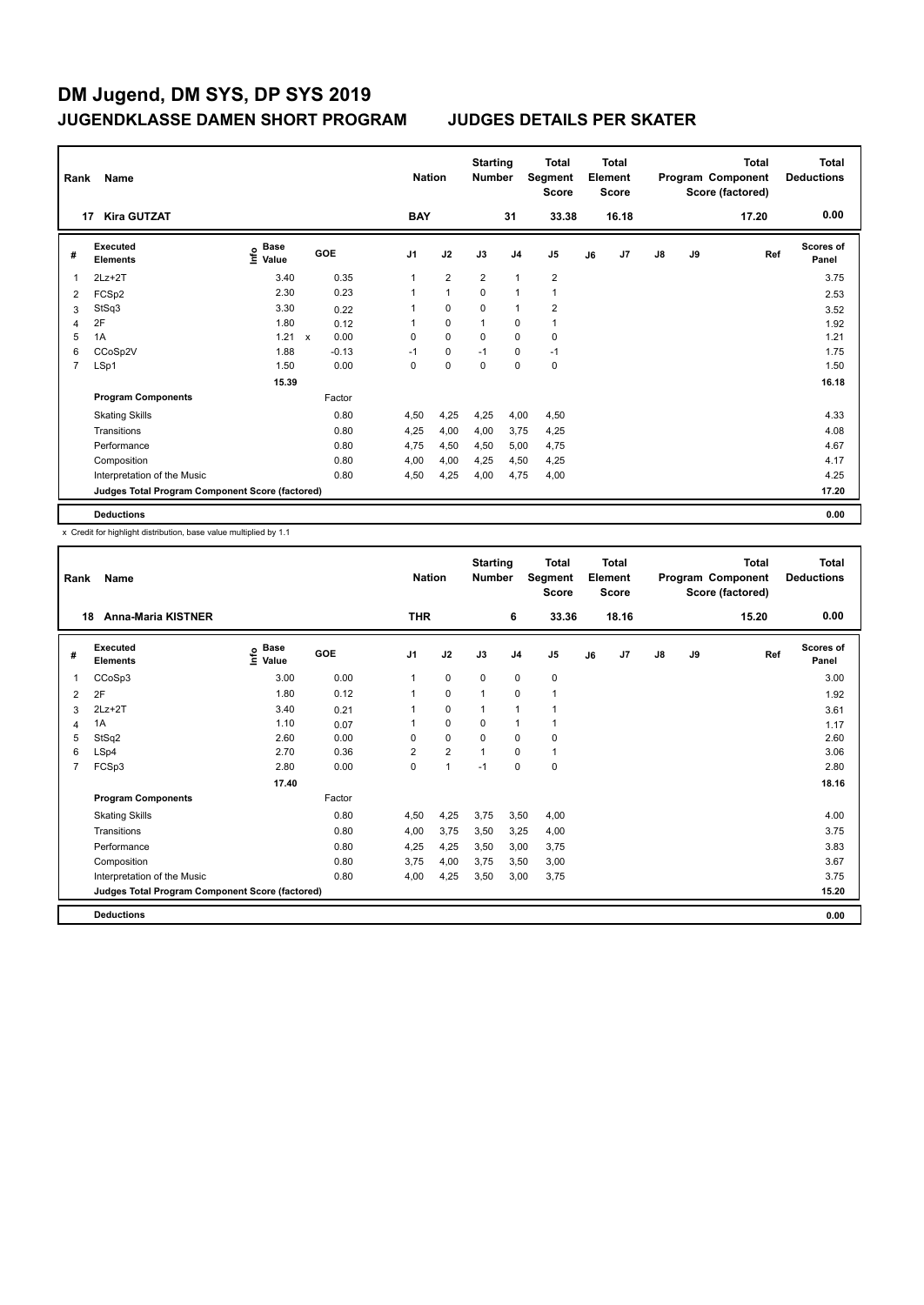| Rank | Name                                            |                           |                      | <b>Nation</b>  |              | <b>Starting</b><br><b>Number</b> |                | <b>Total</b><br>Segment<br><b>Score</b> |    | <b>Total</b><br>Element<br><b>Score</b> |               |    | <b>Total</b><br>Program Component<br>Score (factored) | <b>Total</b><br><b>Deductions</b> |
|------|-------------------------------------------------|---------------------------|----------------------|----------------|--------------|----------------------------------|----------------|-----------------------------------------|----|-----------------------------------------|---------------|----|-------------------------------------------------------|-----------------------------------|
|      | <b>Alexandra ALSCHER</b><br>19                  |                           |                      | <b>BAY</b>     |              |                                  | 5              | 33.01                                   |    | 17.29                                   |               |    | 15.72                                                 | 0.00                              |
| #    | <b>Executed</b><br><b>Elements</b>              | Base<br>e Base<br>⊆ Value | <b>GOE</b>           | J <sub>1</sub> | J2           | J3                               | J <sub>4</sub> | J5                                      | J6 | J7                                      | $\mathsf{J}8$ | J9 | Ref                                                   | <b>Scores of</b><br>Panel         |
| 1    | $2Lz+2T$                                        | 3.40                      | 0.00                 | 0              | $-1$         | $\mathbf{1}$                     | $\mathbf 0$    | $\pmb{0}$                               |    |                                         |               |    |                                                       | 3.40                              |
| 2    | FCSp3                                           | 2.80                      | 0.00                 | 0              | $\mathbf 0$  | $\Omega$                         | $-1$           | $\mathbf{1}$                            |    |                                         |               |    |                                                       | 2.80                              |
| 3    | SSp4                                            | 2.50                      | 0.00                 | 1              | 0            | 0                                | 0              | 0                                       |    |                                         |               |    |                                                       | 2.50                              |
| 4    | 2F                                              | 1.80                      | 0.18                 | 1              | $\mathbf 0$  | 1                                | $\overline{1}$ | $\overline{2}$                          |    |                                         |               |    |                                                       | 1.98                              |
| 5    | StSq2                                           | 2.60                      | 0.09                 | 1              | $\mathbf{1}$ | $\Omega$                         | $\mathbf 0$    | $\mathbf 0$                             |    |                                         |               |    |                                                       | 2.69                              |
| 6    | 1A                                              | 1.21                      | 0.11<br>$\mathsf{x}$ | 0              | $\mathbf{1}$ | 1                                | $\overline{1}$ | $\mathbf{1}$                            |    |                                         |               |    |                                                       | 1.32                              |
| 7    | CCoSp3                                          | 3.00                      | $-0.40$              | $-1$           | $-1$         | $-3$                             | $-2$           | $-1$                                    |    |                                         |               |    |                                                       | 2.60                              |
|      |                                                 | 17.31                     |                      |                |              |                                  |                |                                         |    |                                         |               |    |                                                       | 17.29                             |
|      | <b>Program Components</b>                       |                           | Factor               |                |              |                                  |                |                                         |    |                                         |               |    |                                                       |                                   |
|      | <b>Skating Skills</b>                           |                           | 0.80                 | 4,25           | 4,50         | 4,50                             | 3,50           | 3,25                                    |    |                                         |               |    |                                                       | 4.08                              |
|      | Transitions                                     |                           | 0.80                 | 3,50           | 4,00         | 4,00                             | 3,75           | 3,50                                    |    |                                         |               |    |                                                       | 3.75                              |
|      | Performance                                     |                           | 0.80                 | 4,50           | 4,25         | 4,25                             | 3,50           | 3,00                                    |    |                                         |               |    |                                                       | 4.00                              |
|      | Composition                                     |                           | 0.80                 | 4,25           | 4,00         | 4,00                             | 4,00           | 3,50                                    |    |                                         |               |    |                                                       | 4.00                              |
|      | Interpretation of the Music                     |                           | 0.80                 | 4,00           | 3,75         | 4,25                             | 3,75           | 3,75                                    |    |                                         |               |    |                                                       | 3.83                              |
|      | Judges Total Program Component Score (factored) |                           |                      |                |              |                                  |                |                                         |    |                                         |               |    |                                                       | 15.72                             |
|      | <b>Deductions</b>                               |                           |                      |                |              |                                  |                |                                         |    |                                         |               |    |                                                       | 0.00                              |

x Credit for highlight distribution, base value multiplied by 1.1

| Rank           | Name                                            |                                           |                                   | <b>Nation</b>  |             | <b>Starting</b><br><b>Number</b> |                | <b>Total</b><br>Segment<br><b>Score</b> |    | Total<br>Element<br><b>Score</b> |               |    | <b>Total</b><br>Program Component<br>Score (factored) | <b>Total</b><br><b>Deductions</b> |
|----------------|-------------------------------------------------|-------------------------------------------|-----------------------------------|----------------|-------------|----------------------------------|----------------|-----------------------------------------|----|----------------------------------|---------------|----|-------------------------------------------------------|-----------------------------------|
| 20             | Anastasia HARTMANN                              |                                           |                                   | <b>BAY</b>     |             |                                  | 14             | 32.66                                   |    | 18.16                            |               |    | 14.50                                                 | 0.00                              |
| #              | Executed<br><b>Elements</b>                     | $\frac{e}{E}$ Base<br>$\frac{E}{E}$ Value | GOE                               | J <sub>1</sub> | J2          | J3                               | J <sub>4</sub> | J <sub>5</sub>                          | J6 | J <sub>7</sub>                   | $\mathsf{J}8$ | J9 | Ref                                                   | <b>Scores of</b><br>Panel         |
| 1              | 1A                                              | 1.10                                      | 0.04                              | 0              | $\mathbf 0$ | 0                                | $\mathbf{1}$   | $\mathbf{1}$                            |    |                                  |               |    |                                                       | 1.14                              |
| 2              | $2Lz+2Lo$                                       | 3.80                                      | $-0.14$                           | $-1$           | $-1$        | 0                                | $-2$           | 0                                       |    |                                  |               |    |                                                       | 3.66                              |
| 3              | FCSp2                                           | 2.30                                      | 0.00                              | 0              | $\mathbf 0$ | $-1$                             | $\mathbf 0$    | 0                                       |    |                                  |               |    |                                                       | 2.30                              |
| 4              | StSq3                                           | 3.30                                      | 0.00                              | $\Omega$       | 0           | $\Omega$                         | 0              | 0                                       |    |                                  |               |    |                                                       | 3.30                              |
| 5              | CCoSp4                                          | 3.50                                      | 0.00                              | $\Omega$       | $\Omega$    | $\Omega$                         | $\Omega$       | $-1$                                    |    |                                  |               |    |                                                       | 3.50                              |
| 6              | 2F                                              | 1.98                                      | 0.18<br>$\boldsymbol{\mathsf{x}}$ | 1              | $\mathbf 0$ | $\mathbf{1}$                     | $\mathbf{1}$   | 1                                       |    |                                  |               |    |                                                       | 2.16                              |
| $\overline{7}$ | SSp3                                            | 2.10                                      | 0.00                              | $\Omega$       | $\mathbf 0$ | $\Omega$                         | $\overline{2}$ | 0                                       |    |                                  |               |    |                                                       | 2.10                              |
|                |                                                 | 18.08                                     |                                   |                |             |                                  |                |                                         |    |                                  |               |    |                                                       | 18.16                             |
|                | <b>Program Components</b>                       |                                           | Factor                            |                |             |                                  |                |                                         |    |                                  |               |    |                                                       |                                   |
|                | <b>Skating Skills</b>                           |                                           | 0.80                              | 3,75           | 3,75        | 4,00                             | 4,00           | 3,50                                    |    |                                  |               |    |                                                       | 3.83                              |
|                | Transitions                                     |                                           | 0.80                              | 3,50           | 3,50        | 3,75                             | 4,00           | 3,50                                    |    |                                  |               |    |                                                       | 3.58                              |
|                | Performance                                     |                                           | 0.80                              | 3,25           | 3,25        | 4,00                             | 4,00           | 3,50                                    |    |                                  |               |    |                                                       | 3.58                              |
|                | Composition                                     |                                           | 0.80                              | 3,25           | 3,50        | 3,75                             | 4,25           | 3,50                                    |    |                                  |               |    |                                                       | 3.58                              |
|                | Interpretation of the Music                     |                                           | 0.80                              | 3.25           | 3,50        | 4.00                             | 4,00           | 3,25                                    |    |                                  |               |    |                                                       | 3.58                              |
|                | Judges Total Program Component Score (factored) |                                           |                                   |                |             |                                  |                |                                         |    |                                  |               |    |                                                       | 14.50                             |
|                | <b>Deductions</b>                               |                                           |                                   |                |             |                                  |                |                                         |    |                                  |               |    |                                                       | 0.00                              |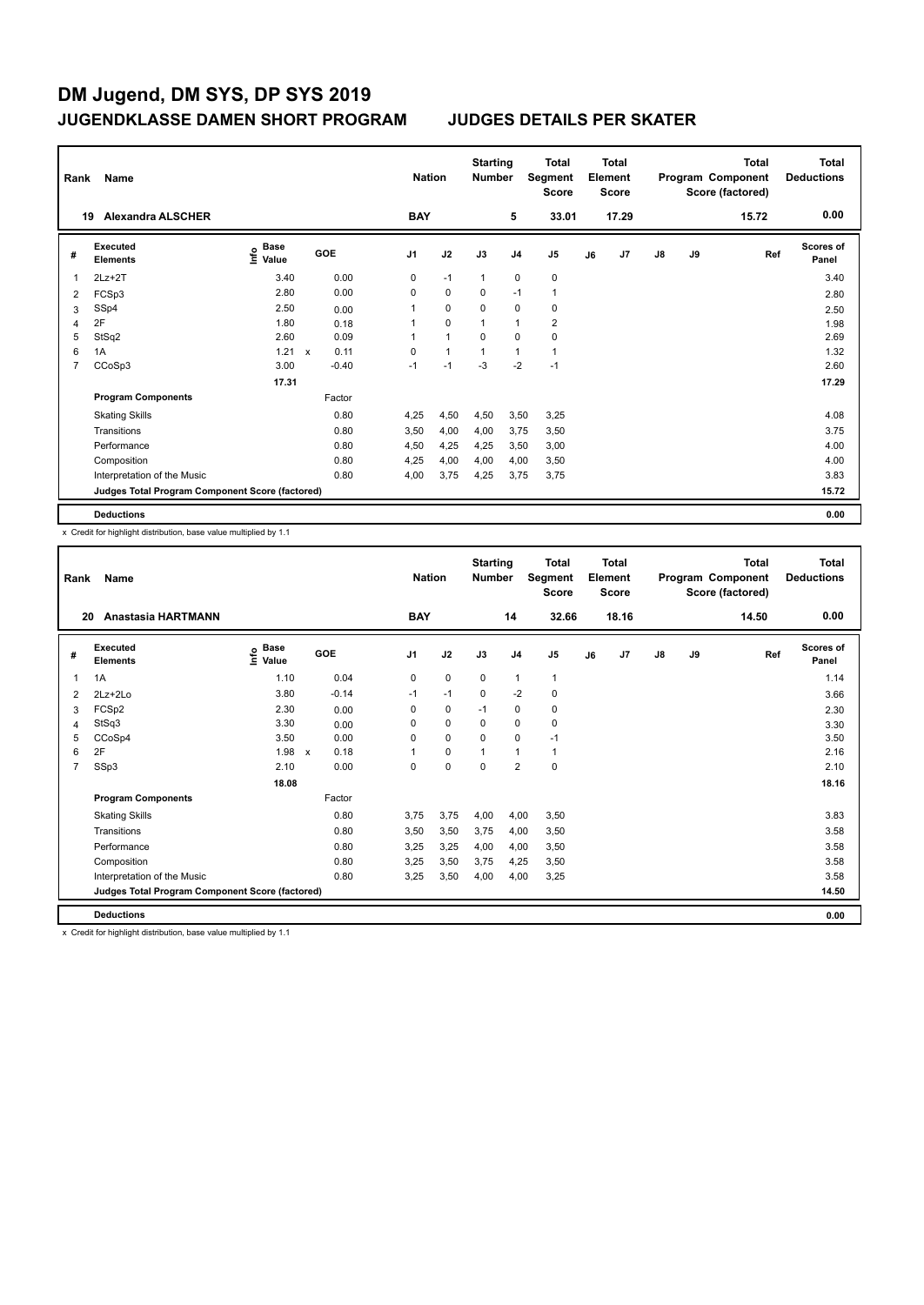| Rank | Name                                            |      |               |   |         |                | <b>Nation</b> | <b>Starting</b><br><b>Number</b> |                | Total<br>Segment<br><b>Score</b> |    | <b>Total</b><br>Element<br><b>Score</b> |               |    | <b>Total</b><br>Program Component<br>Score (factored) | <b>Total</b><br><b>Deductions</b> |
|------|-------------------------------------------------|------|---------------|---|---------|----------------|---------------|----------------------------------|----------------|----------------------------------|----|-----------------------------------------|---------------|----|-------------------------------------------------------|-----------------------------------|
|      | Chiara HÖHENSTEIGER<br>21                       |      |               |   |         | <b>BAY</b>     |               |                                  | 23             | 32.40                            |    | 17.08                                   |               |    | 15.32                                                 | 0.00                              |
| #    | <b>Executed</b><br><b>Elements</b>              | ١nf٥ | Base<br>Value |   | GOE     | J <sub>1</sub> | J2            | J3                               | J <sub>4</sub> | J <sub>5</sub>                   | J6 | J7                                      | $\mathsf{J}8$ | J9 | Ref                                                   | <b>Scores of</b><br>Panel         |
| 1    | 2Lze+2Lo                                        | e    | 3.28          |   | $-0.34$ | $-2$           | $-4$          | $-2$                             | $-2$           | $-2$                             |    |                                         |               |    |                                                       | 2.94                              |
| 2    | StSq2                                           |      | 2.60          |   | 0.09    | 0              | $\Omega$      | $\mathbf{1}$                     | $\mathbf{1}$   | 0                                |    |                                         |               |    |                                                       | 2.69                              |
| 3    | LSp3                                            |      | 2.40          |   | 0.00    | 1              | $-1$          | 0                                | $-2$           | $\overline{2}$                   |    |                                         |               |    |                                                       | 2.40                              |
| 4    | 1A                                              |      | 1.10          |   | 0.11    | 1              | $\mathbf 0$   | 1                                | $\mathbf{1}$   | $\mathbf{1}$                     |    |                                         |               |    |                                                       | 1.21                              |
| 5    | CCoSp4                                          |      | 3.50          |   | 0.00    | 0              | $-1$          | $\Omega$                         | $\mathbf 0$    | $\mathbf 0$                      |    |                                         |               |    |                                                       | 3.50                              |
| 6    | 2F                                              |      | 1.98          | X | 0.06    | 0              | $\mathbf 0$   | $\mathbf 0$                      | $\overline{1}$ | $\overline{2}$                   |    |                                         |               |    |                                                       | 2.04                              |
| 7    | FCSp2                                           |      | 2.30          |   | 0.00    | 0              | 0             | 0                                | 0              | 0                                |    |                                         |               |    |                                                       | 2.30                              |
|      |                                                 |      | 17.16         |   |         |                |               |                                  |                |                                  |    |                                         |               |    |                                                       | 17.08                             |
|      | <b>Program Components</b>                       |      |               |   | Factor  |                |               |                                  |                |                                  |    |                                         |               |    |                                                       |                                   |
|      | <b>Skating Skills</b>                           |      |               |   | 0.80    | 4,00           | 3,75          | 4,25                             | 3,75           | 3,25                             |    |                                         |               |    |                                                       | 3.83                              |
|      | Transitions                                     |      |               |   | 0.80    | 3,75           | 4,00          | 4,00                             | 3,75           | 3,25                             |    |                                         |               |    |                                                       | 3.83                              |
|      | Performance                                     |      |               |   | 0.80    | 3,75           | 4,00          | 4,00                             | 3,75           | 3,25                             |    |                                         |               |    |                                                       | 3.83                              |
|      | Composition                                     |      |               |   | 0.80    | 4,00           | 4,00          | 4,25                             | 4,00           | 3,50                             |    |                                         |               |    |                                                       | 4.00                              |
|      | Interpretation of the Music                     |      |               |   | 0.80    | 3,75           | 3,75          | 4,00                             | 3,50           | 3,50                             |    |                                         |               |    |                                                       | 3.67                              |
|      | Judges Total Program Component Score (factored) |      |               |   |         |                |               |                                  |                |                                  |    |                                         |               |    |                                                       | 15.32                             |
|      | <b>Deductions</b>                               |      |               |   |         |                |               |                                  |                |                                  |    |                                         |               |    |                                                       | 0.00                              |

x Credit for highlight distribution, base value multiplied by 1.1 e Wrong edge

| Rank | Name                                            |                                           | <b>Nation</b> | <b>Starting</b><br><b>Number</b> |              | <b>Total</b><br>Segment<br><b>Score</b> |                | <b>Total</b><br>Element<br>Score |    |       | <b>Total</b><br>Program Component<br>Score (factored) | Total<br><b>Deductions</b> |       |                           |
|------|-------------------------------------------------|-------------------------------------------|---------------|----------------------------------|--------------|-----------------------------------------|----------------|----------------------------------|----|-------|-------------------------------------------------------|----------------------------|-------|---------------------------|
|      | <b>Haley JOSTES</b><br>22                       |                                           |               | <b>NRW</b>                       |              |                                         | 4              | 32.35                            |    | 15.81 |                                                       |                            | 16.54 | 0.00                      |
| #    | <b>Executed</b><br><b>Elements</b>              | $\frac{e}{E}$ Base<br>$\frac{e}{E}$ Value | GOE           | J <sub>1</sub>                   | J2           | J3                                      | J <sub>4</sub> | J <sub>5</sub>                   | J6 | J7    | $\mathsf{J}8$                                         | J9                         | Ref   | <b>Scores of</b><br>Panel |
| 1    | $2Lz+2Lo$                                       | 3.80                                      | 0.28          | 1                                | $\mathbf{1}$ | $\overline{2}$                          | $\mathbf{1}$   | $\overline{\mathbf{c}}$          |    |       |                                                       |                            |       | 4.08                      |
| 2    | LSp3                                            | 2.40                                      | 0.24          | 2                                | $\mathbf{1}$ | $-1$                                    | $\mathbf{1}$   | 1                                |    |       |                                                       |                            |       | 2.64                      |
| 3    | CCoSp1V                                         | 1.50                                      | $-0.30$       | $-2$                             | $-1$         | $-4$                                    | $-1$           | $-3$                             |    |       |                                                       |                            |       | 1.20                      |
| 4    | 2F                                              | 1.80                                      | 0.18          |                                  | $\mathbf{1}$ | 1                                       | $\mathbf{1}$   | 3                                |    |       |                                                       |                            |       | 1.98                      |
| 5    | 1A                                              | $1.21 \times$                             | 0.11          | $\overline{2}$                   | $\mathbf{1}$ |                                         | $\mathbf{1}$   | 1                                |    |       |                                                       |                            |       | 1.32                      |
| 6    | StSq2                                           | 2.60                                      | 0.09          | 0                                | 0            | 1                                       | $\mathbf{1}$   | 0                                |    |       |                                                       |                            |       | 2.69                      |
| 7    | FCSp1                                           | 1.90                                      | 0.00          | 0                                | $\mathbf 0$  | $\mathbf 0$                             | $-1$           | 0                                |    |       |                                                       |                            |       | 1.90                      |
|      |                                                 | 15.21                                     |               |                                  |              |                                         |                |                                  |    |       |                                                       |                            |       | 15.81                     |
|      | <b>Program Components</b>                       |                                           | Factor        |                                  |              |                                         |                |                                  |    |       |                                                       |                            |       |                           |
|      | <b>Skating Skills</b>                           |                                           | 0.80          | 4,50                             | 4,25         | 4,25                                    | 4,00           | 3,75                             |    |       |                                                       |                            |       | 4.17                      |
|      | Transitions                                     |                                           | 0.80          | 4,25                             | 4,50         | 4,00                                    | 3,75           | 3,75                             |    |       |                                                       |                            |       | 4.00                      |
|      | Performance                                     |                                           | 0.80          | 4,00                             | 4,50         | 4,50                                    | 4,25           | 3,50                             |    |       |                                                       |                            |       | 4.25                      |
|      | Composition                                     |                                           | 0.80          | 4,00                             | 4,00         | 4,50                                    | 4,00           | 4,00                             |    |       |                                                       |                            |       | 4.00                      |
|      | Interpretation of the Music                     |                                           | 0.80          | 3,75                             | 4,25         | 4,25                                    | 4,50           | 4,25                             |    |       |                                                       |                            |       | 4.25                      |
|      | Judges Total Program Component Score (factored) |                                           |               |                                  |              |                                         |                |                                  |    |       |                                                       |                            |       | 16.54                     |
|      | <b>Deductions</b>                               |                                           |               |                                  |              |                                         |                |                                  |    |       |                                                       |                            |       | 0.00                      |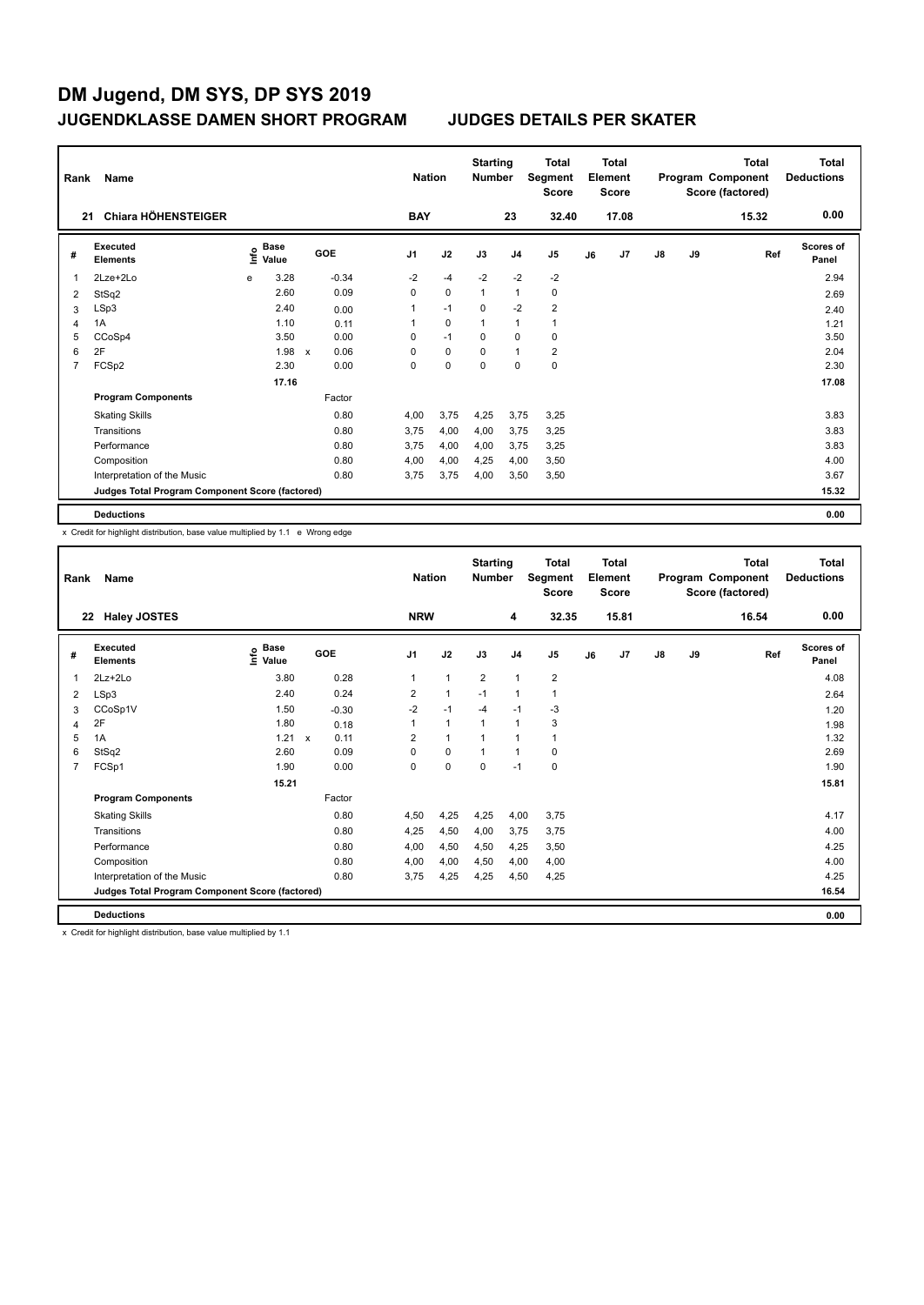| Rank | Name                                            |                                  |              |         |                | <b>Nation</b> | <b>Starting</b><br><b>Number</b> |                | <b>Total</b><br>Segment<br><b>Score</b> |    | <b>Total</b><br>Element<br><b>Score</b> |               |    | Total<br>Program Component<br>Score (factored) | <b>Total</b><br><b>Deductions</b> |
|------|-------------------------------------------------|----------------------------------|--------------|---------|----------------|---------------|----------------------------------|----------------|-----------------------------------------|----|-----------------------------------------|---------------|----|------------------------------------------------|-----------------------------------|
|      | <b>Philine HEINZE</b><br>23                     |                                  |              |         | <b>NIE</b>     |               |                                  | 10             | 32.15                                   |    | 15.49                                   |               |    | 16.66                                          | 0.00                              |
| #    | <b>Executed</b><br><b>Elements</b>              | <b>Base</b><br>e Base<br>⊆ Value |              | GOE     | J <sub>1</sub> | J2            | J3                               | J <sub>4</sub> | J <sub>5</sub>                          | J6 | J7                                      | $\mathsf{J}8$ | J9 | Ref                                            | <b>Scores of</b><br>Panel         |
| 1    | $2Lz + 2T$                                      | 3.40                             |              | 0.21    | 0              | $\mathbf{1}$  | 1                                | $\overline{2}$ | $\mathbf{1}$                            |    |                                         |               |    |                                                | 3.61                              |
| 2    | StSq2                                           | 2.60                             |              | 0.09    | 1              | $\mathbf 0$   | $\Omega$                         | $\overline{2}$ | $\mathbf 0$                             |    |                                         |               |    |                                                | 2.69                              |
| 3    | 1A                                              | 1.10                             |              | 0.00    | 0              | $\mathbf 0$   | 1                                | 0              | 0                                       |    |                                         |               |    |                                                | 1.10                              |
| 4    | FCSp3                                           | 2.80                             |              | 0.28    | 1              | $\mathbf 0$   | 1                                | $\overline{2}$ | $\mathbf{1}$                            |    |                                         |               |    |                                                | 3.08                              |
| 5    | 2F                                              | 1.98                             | $\mathsf{x}$ | 0.00    | 0              | $\mathbf 0$   | $\Omega$                         | $\overline{2}$ | $\mathbf 0$                             |    |                                         |               |    |                                                | 1.98                              |
| 6    | LSp2                                            | 1.90                             |              | 0.19    |                | $\mathbf{1}$  | 1                                | $\mathbf 0$    | 1                                       |    |                                         |               |    |                                                | 2.09                              |
| 7    | CCoSpBV                                         | 1.28                             |              | $-0.34$ | $-3$           | $-2$          | $-3$                             | $-2$           | $-5$                                    |    |                                         |               |    |                                                | 0.94                              |
|      |                                                 | 15.06                            |              |         |                |               |                                  |                |                                         |    |                                         |               |    |                                                | 15.49                             |
|      | <b>Program Components</b>                       |                                  |              | Factor  |                |               |                                  |                |                                         |    |                                         |               |    |                                                |                                   |
|      | <b>Skating Skills</b>                           |                                  |              | 0.80    | 4,00           | 4,00          | 4,00                             | 4,00           | 3,25                                    |    |                                         |               |    |                                                | 4.00                              |
|      | Transitions                                     |                                  |              | 0.80    | 4,00           | 4,00          | 3,75                             | 4,75           | 3,25                                    |    |                                         |               |    |                                                | 3.92                              |
|      | Performance                                     |                                  |              | 0.80    | 4,50           | 4,25          | 4,25                             | 5,00           | 3,75                                    |    |                                         |               |    |                                                | 4.33                              |
|      | Composition                                     |                                  |              | 0.80    | 4,50           | 4,25          | 3,75                             | 5,00           | 4,00                                    |    |                                         |               |    |                                                | 4.25                              |
|      | Interpretation of the Music                     |                                  |              | 0.80    | 4,50           | 4,25          | 4,00                             | 4,75           | 4,25                                    |    |                                         |               |    |                                                | 4.33                              |
|      | Judges Total Program Component Score (factored) |                                  |              |         |                |               |                                  |                |                                         |    |                                         |               |    |                                                | 16.66                             |
|      | <b>Deductions</b>                               |                                  |              |         |                |               |                                  |                |                                         |    |                                         |               |    |                                                | 0.00                              |

x Credit for highlight distribution, base value multiplied by 1.1

| Rank           | Name                                            | <b>Nation</b>                             |                           | <b>Starting</b><br><b>Number</b> |                | <b>Total</b><br>Segment<br><b>Score</b> |          | Total<br>Element<br><b>Score</b> |       |    | Total<br>Program Component<br>Score (factored) | <b>Total</b><br><b>Deductions</b> |    |       |                    |
|----------------|-------------------------------------------------|-------------------------------------------|---------------------------|----------------------------------|----------------|-----------------------------------------|----------|----------------------------------|-------|----|------------------------------------------------|-----------------------------------|----|-------|--------------------|
|                | Svenja EBERT<br>24                              |                                           |                           |                                  | B-W            |                                         |          | 19                               | 30.84 |    | 15.02                                          |                                   |    | 15.82 | 0.00               |
| #              | Executed<br><b>Elements</b>                     | $\frac{e}{E}$ Base<br>$\frac{E}{E}$ Value | GOE                       |                                  | J <sub>1</sub> | J2                                      | J3       | J <sub>4</sub>                   | J5    | J6 | J7                                             | $\mathsf{J}8$                     | J9 | Ref   | Scores of<br>Panel |
|                | $2T+2T$                                         | 2.60                                      |                           | $-0.09$                          | $-1$           | $-1$                                    | 0        | 0                                | $-1$  |    |                                                |                                   |    |       | 2.51               |
| 2              | 2F                                              | 1.80                                      |                           | $-0.06$                          | 0              | $\mathbf 0$                             | $-1$     | $-1$                             | 0     |    |                                                |                                   |    |       | 1.74               |
| 3              | CCoSp3                                          | 3.00                                      |                           | 0.00                             | 0              | $\mathbf 0$                             | 0        | 0                                | 0     |    |                                                |                                   |    |       | 3.00               |
| 4              | StSq2                                           | 2.60                                      |                           | 0.00                             | $\Omega$       | $\mathbf 0$                             | 0        | $\mathbf{1}$                     | 0     |    |                                                |                                   |    |       | 2.60               |
| 5              | FCSp2                                           | 2.30                                      |                           | $-0.31$                          | $-1$           | $-1$                                    | $-2$     | $-2$                             | $-1$  |    |                                                |                                   |    |       | 1.99               |
| 6              | 1A                                              | 1.21                                      | $\boldsymbol{\mathsf{x}}$ | 0.07                             | 1              | 0                                       | $\Omega$ | $\mathbf{1}$                     | 1     |    |                                                |                                   |    |       | 1.28               |
| $\overline{7}$ | LSp2                                            | 1.90                                      |                           | 0.00                             | $\Omega$       | 0                                       | $\Omega$ | $-2$                             | 0     |    |                                                |                                   |    |       | 1.90               |
|                |                                                 | 15.41                                     |                           |                                  |                |                                         |          |                                  |       |    |                                                |                                   |    |       | 15.02              |
|                | <b>Program Components</b>                       |                                           |                           | Factor                           |                |                                         |          |                                  |       |    |                                                |                                   |    |       |                    |
|                | <b>Skating Skills</b>                           |                                           |                           | 0.80                             | 3,75           | 4,25                                    | 4,25     | 4,00                             | 3,75  |    |                                                |                                   |    |       | 4.00               |
|                | Transitions                                     |                                           |                           | 0.80                             | 3,50           | 4,50                                    | 4,00     | 4,00                             | 3,75  |    |                                                |                                   |    |       | 3.92               |
|                | Performance                                     |                                           |                           | 0.80                             | 3,50           | 4,25                                    | 4,50     | 4,00                             | 3,75  |    |                                                |                                   |    |       | 4.00               |
|                | Composition                                     |                                           |                           | 0.80                             | 3,75           | 4,00                                    | 4,25     | 4,00                             | 3,50  |    |                                                |                                   |    |       | 3.92               |
|                | Interpretation of the Music                     |                                           |                           | 0.80                             | 3,25           | 4,25                                    | 4,00     | 4,00                             | 3,75  |    |                                                |                                   |    |       | 3.92               |
|                | Judges Total Program Component Score (factored) |                                           |                           |                                  |                |                                         |          |                                  |       |    |                                                |                                   |    |       | 15.82              |
|                | <b>Deductions</b>                               |                                           |                           |                                  |                |                                         |          |                                  |       |    |                                                |                                   |    |       | 0.00               |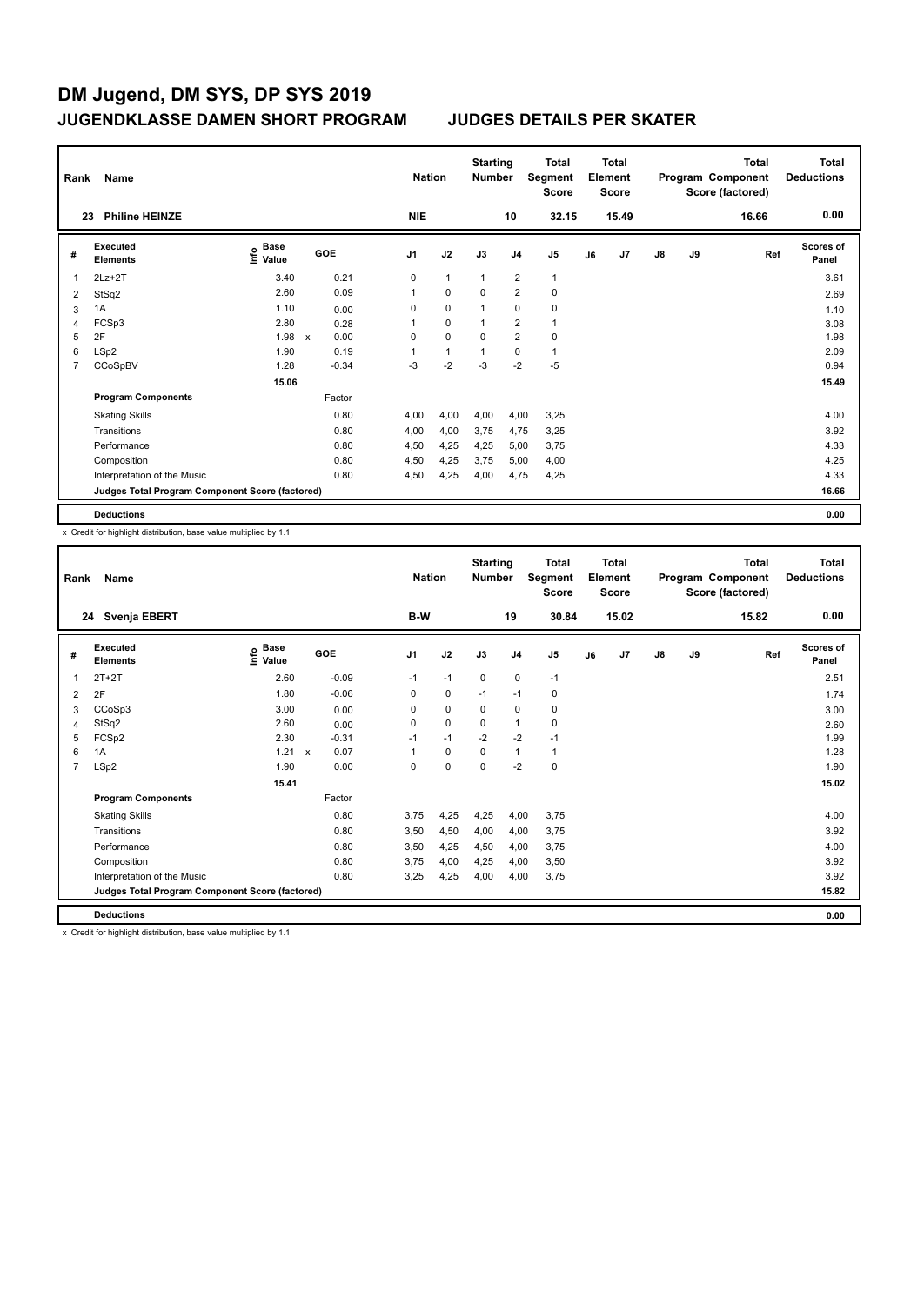| Rank | Name                                            |                           |                      | <b>Nation</b>  |             | <b>Starting</b><br><b>Number</b> |                | <b>Total</b><br>Segment<br><b>Score</b> |    | <b>Total</b><br>Element<br><b>Score</b> |               |    | <b>Total</b><br>Program Component<br>Score (factored) | <b>Total</b><br><b>Deductions</b> |
|------|-------------------------------------------------|---------------------------|----------------------|----------------|-------------|----------------------------------|----------------|-----------------------------------------|----|-----------------------------------------|---------------|----|-------------------------------------------------------|-----------------------------------|
|      | Margareta OLOSOVA<br>25                         |                           |                      | <b>BAY</b>     |             |                                  | 21             | 30.58                                   |    | 13.46                                   |               |    | 17.12                                                 | 0.00                              |
| #    | <b>Executed</b><br><b>Elements</b>              | Base<br>e Base<br>⊆ Value | <b>GOE</b>           | J <sub>1</sub> | J2          | J3                               | J <sub>4</sub> | J5                                      | J6 | J7                                      | $\mathsf{J}8$ | J9 | Ref                                                   | <b>Scores of</b><br>Panel         |
| 1    | $1Lz^*+2T$                                      | $\star$<br>1.30           | $-0.65$              | $-5$           | $-5$        | $-5$                             | $-5$           | $-5$                                    |    |                                         |               |    |                                                       | 0.65                              |
| 2    | 1A                                              | 1.10                      | $-0.04$              | 0              | $\mathbf 0$ | $-1$                             | 0              | $-1$                                    |    |                                         |               |    |                                                       | 1.06                              |
| 3    | FCSp2                                           | 2.30                      | 0.00                 | 0              | 0           | $-1$                             | 0              | 0                                       |    |                                         |               |    |                                                       | 2.30                              |
| 4    | CCoSp3V                                         | 2.25                      | 0.00                 | 0              | $-1$        | 0                                | $\mathbf 0$    | 0                                       |    |                                         |               |    |                                                       | 2.25                              |
| 5    | 2F                                              | 1.98                      | 0.12<br>$\mathsf{x}$ | 1              | $\mathbf 0$ | 1                                | $\overline{1}$ | $\mathbf 0$                             |    |                                         |               |    |                                                       | 2.10                              |
| 6    | StSq2                                           | 2.60                      | 0.00                 | 0              | $\mathbf 0$ | 0                                | $\overline{2}$ | $\mathbf 0$                             |    |                                         |               |    |                                                       | 2.60                              |
| 7    | SSp4                                            | 2.50                      | 0.00                 | 0              | $\mathbf 0$ | 0                                | $\mathbf 0$    | $\pmb{0}$                               |    |                                         |               |    |                                                       | 2.50                              |
|      |                                                 | 14.03                     |                      |                |             |                                  |                |                                         |    |                                         |               |    |                                                       | 13.46                             |
|      | <b>Program Components</b>                       |                           | Factor               |                |             |                                  |                |                                         |    |                                         |               |    |                                                       |                                   |
|      | <b>Skating Skills</b>                           |                           | 0.80                 | 4,00           | 4,50        | 4,25                             | 4,00           | 4,00                                    |    |                                         |               |    |                                                       | 4.08                              |
|      | Transitions                                     |                           | 0.80                 | 4,00           | 4,25        | 4,00                             | 4,00           | 4,00                                    |    |                                         |               |    |                                                       | 4.00                              |
|      | Performance                                     |                           | 0.80                 | 4,50           | 4,50        | 4,50                             | 4,50           | 4,75                                    |    |                                         |               |    |                                                       | 4.50                              |
|      | Composition                                     |                           | 0.80                 | 4,75           | 4,50        | 4,00                             | 4,50           | 4,00                                    |    |                                         |               |    |                                                       | 4.33                              |
|      | Interpretation of the Music                     |                           | 0.80                 | 4,50           | 4,25        | 4,25                             | 4,75           | 4,75                                    |    |                                         |               |    |                                                       | 4.50                              |
|      | Judges Total Program Component Score (factored) |                           |                      |                |             |                                  |                |                                         |    |                                         |               |    |                                                       | 17.12                             |
|      | <b>Deductions</b>                               |                           |                      |                |             |                                  |                |                                         |    |                                         |               |    |                                                       | 0.00                              |

\* Invalid element x Credit for highlight distribution, base value multiplied by 1.1

| Rank           | Name                                            |         |                                     |                                   |                | <b>Nation</b> | <b>Starting</b><br><b>Number</b> |                | <b>Total</b><br>Segment<br><b>Score</b> |    | Total<br>Element<br><b>Score</b> |               |    | <b>Total</b><br>Program Component<br>Score (factored) | <b>Total</b><br><b>Deductions</b> |
|----------------|-------------------------------------------------|---------|-------------------------------------|-----------------------------------|----------------|---------------|----------------------------------|----------------|-----------------------------------------|----|----------------------------------|---------------|----|-------------------------------------------------------|-----------------------------------|
|                | <b>Sarah FUCHS</b><br>26                        |         |                                     |                                   | <b>BAY</b>     |               |                                  | 28             | 30.33                                   |    | 15.65                            |               |    | 14.68                                                 | 0.00                              |
| #              | Executed<br><b>Elements</b>                     |         | $\sum_{k=1}^{\infty}$ Pase<br>Value | GOE                               | J <sub>1</sub> | J2            | J3                               | J <sub>4</sub> | J <sub>5</sub>                          | J6 | J <sub>7</sub>                   | $\mathsf{J}8$ | J9 | Ref                                                   | Scores of<br>Panel                |
| 1              | $2Lz+2Lo<$                                      | $\prec$ | 3.38                                | $-0.84$                           | -4             | $-5$          | $-4$                             | $-4$           | $-4$                                    |    |                                  |               |    |                                                       | 2.54                              |
| 2              | FCSp3                                           |         | 2.80                                | 0.09                              | 1              | $\mathbf 0$   | $-1$                             | $\mathbf{1}$   | 0                                       |    |                                  |               |    |                                                       | 2.89                              |
| 3              | 1A                                              |         | 1.10                                | 0.04                              | 1              | 0             | 0                                | $\mathbf{1}$   | 0                                       |    |                                  |               |    |                                                       | 1.14                              |
| 4              | SSp2                                            |         | 1.60                                | $-0.05$                           | $\Omega$       | $-1$          | $-1$                             | 0              | 0                                       |    |                                  |               |    |                                                       | 1.55                              |
| 5              | 2F                                              |         | 1.98                                | 0.00<br>$\boldsymbol{\mathsf{x}}$ | $\Omega$       | $\mathbf 0$   | $\Omega$                         | $\Omega$       | 0                                       |    |                                  |               |    |                                                       | 1.98                              |
| 6              | StSq3                                           |         | 3.30                                | 0.00                              | $\Omega$       | $\Omega$      | $\Omega$                         | $\Omega$       | 0                                       |    |                                  |               |    |                                                       | 3.30                              |
| $\overline{7}$ | CCoSp3V                                         |         | 2.25                                | 0.00                              | $\Omega$       | $\mathbf 0$   | $\Omega$                         | $\Omega$       | $-1$                                    |    |                                  |               |    |                                                       | 2.25                              |
|                |                                                 |         | 16.41                               |                                   |                |               |                                  |                |                                         |    |                                  |               |    |                                                       | 15.65                             |
|                | <b>Program Components</b>                       |         |                                     | Factor                            |                |               |                                  |                |                                         |    |                                  |               |    |                                                       |                                   |
|                | <b>Skating Skills</b>                           |         |                                     | 0.80                              | 4,25           | 4,00          | 4,00                             | 3,75           | 3,50                                    |    |                                  |               |    |                                                       | 3.92                              |
|                | Transitions                                     |         |                                     | 0.80                              | 4,00           | 4,25          | 3,50                             | 3,75           | 3,25                                    |    |                                  |               |    |                                                       | 3.75                              |
|                | Performance                                     |         |                                     | 0.80                              | 4,00           | 3,75          | 3,50                             | 3,00           | 3,25                                    |    |                                  |               |    |                                                       | 3.50                              |
|                | Composition                                     |         |                                     | 0.80                              | 4,25           | 4,00          | 3,75                             | 3,50           | 3,50                                    |    |                                  |               |    |                                                       | 3.75                              |
|                | Interpretation of the Music                     |         |                                     | 0.80                              | 4.25           | 3.75          | 3,50                             | 3.00           | 3,00                                    |    |                                  |               |    |                                                       | 3.42                              |
|                | Judges Total Program Component Score (factored) |         |                                     |                                   |                |               |                                  |                |                                         |    |                                  |               |    |                                                       | 14.68                             |
|                | <b>Deductions</b>                               |         |                                     |                                   |                |               |                                  |                |                                         |    |                                  |               |    |                                                       | 0.00                              |

< Under-rotated jump x Credit for highlight distribution, base value multiplied by 1.1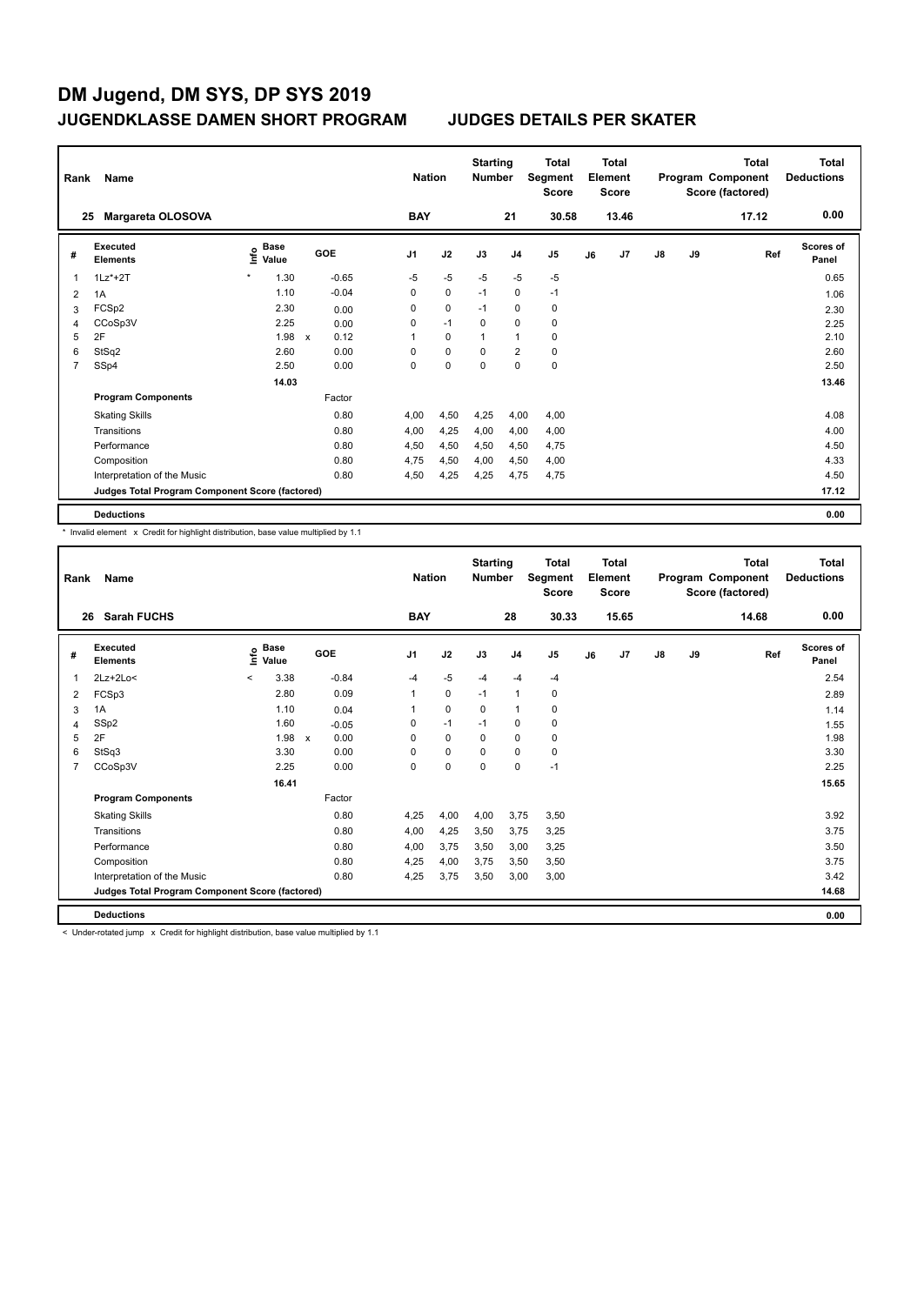| Rank           | Name                                            |         |                           |            | <b>Nation</b>  |             | <b>Starting</b><br><b>Number</b> |                | <b>Total</b><br>Segment<br><b>Score</b> |    | Total<br>Element<br><b>Score</b> |               |    | Total<br>Program Component<br>Score (factored) | <b>Total</b><br><b>Deductions</b> |
|----------------|-------------------------------------------------|---------|---------------------------|------------|----------------|-------------|----------------------------------|----------------|-----------------------------------------|----|----------------------------------|---------------|----|------------------------------------------------|-----------------------------------|
|                | <b>Fabienne MEVE</b><br>27                      |         |                           |            | <b>NIE</b>     |             |                                  | 16             | 28.76                                   |    | 14.70                            |               |    | 14.06                                          | 0.00                              |
| #              | <b>Executed</b><br><b>Elements</b>              |         | Base<br>e Base<br>⊆ Value | <b>GOE</b> | J <sub>1</sub> | J2          | J3                               | J <sub>4</sub> | J5                                      | J6 | J7                               | $\mathsf{J}8$ | J9 | Ref                                            | <b>Scores of</b><br>Panel         |
| 1              | 1A                                              |         | 1.10                      | 0.07       | 0              | $\mathbf 0$ | 1                                | $\mathbf{1}$   | $\mathbf{1}$                            |    |                                  |               |    |                                                | 1.17                              |
| 2              | CCoSp3                                          |         | 3.00                      | 0.10       | 0              | $-2$        | $\overline{1}$                   | $\overline{2}$ | $\mathbf 0$                             |    |                                  |               |    |                                                | 3.10                              |
| 3              | 2F                                              |         | 1.80                      | 0.30       | 1              | $\mathbf 0$ | $\overline{2}$                   | $\overline{2}$ | $\overline{2}$                          |    |                                  |               |    |                                                | 2.10                              |
| 4              | 2Lz+COMBO+2T*                                   | $\star$ | 2.10                      | $-0.98$    | $-5$           | $-5$        | $-5$                             | $-3$           | $-4$                                    |    |                                  |               |    |                                                | 1.12                              |
| 5              | FCSp2                                           |         | 2.30                      | 0.00       | 0              | $\mathbf 0$ | $\mathbf 0$                      | $-1$           | $\pmb{0}$                               |    |                                  |               |    |                                                | 2.30                              |
| 6              | StSq2                                           |         | 2.60                      | 0.00       | $-1$           | 0           | 0                                | 0              | 0                                       |    |                                  |               |    |                                                | 2.60                              |
| $\overline{7}$ | SSp3                                            |         | 2.10                      | 0.21       | 1              | $\mathbf 0$ | 1                                | $\overline{2}$ | $\mathbf{1}$                            |    |                                  |               |    |                                                | 2.31                              |
|                |                                                 |         | 15.00                     |            |                |             |                                  |                |                                         |    |                                  |               |    |                                                | 14.70                             |
|                | <b>Program Components</b>                       |         |                           | Factor     |                |             |                                  |                |                                         |    |                                  |               |    |                                                |                                   |
|                | <b>Skating Skills</b>                           |         |                           | 0.80       | 3.50           | 3,00        | 4,25                             | 3,75           | 3,75                                    |    |                                  |               |    |                                                | 3.67                              |
|                | Transitions                                     |         |                           | 0.80       | 3,50           | 2,75        | 3,75                             | 3,50           | 3,50                                    |    |                                  |               |    |                                                | 3.50                              |
|                | Performance                                     |         |                           | 0.80       | 3,50           | 3,00        | 4,00                             | 3,75           | 3,50                                    |    |                                  |               |    |                                                | 3.58                              |
|                | Composition                                     |         |                           | 0.80       | 3.75           | 3,25        | 4,00                             | 3,50           | 3,50                                    |    |                                  |               |    |                                                | 3.58                              |
|                | Interpretation of the Music                     |         |                           | 0.80       | 3,25           | 3,00        | 4,25                             | 3,25           | 3,25                                    |    |                                  |               |    |                                                | 3.25                              |
|                | Judges Total Program Component Score (factored) |         |                           |            |                |             |                                  |                |                                         |    |                                  |               |    |                                                | 14.06                             |
|                | <b>Deductions</b>                               |         |                           |            |                |             |                                  |                |                                         |    |                                  |               |    |                                                | 0.00                              |

\* Invalid element

| Rank           | Name                                            |    |                      |              |         |                | <b>Nation</b>        |      | <b>Starting</b><br><b>Number</b> |                | <b>Total</b><br>Segment<br><b>Score</b> |    | <b>Total</b><br>Element<br><b>Score</b> |               |    | <b>Total</b><br>Program Component<br>Score (factored) | <b>Total</b><br><b>Deductions</b> |
|----------------|-------------------------------------------------|----|----------------------|--------------|---------|----------------|----------------------|------|----------------------------------|----------------|-----------------------------------------|----|-----------------------------------------|---------------|----|-------------------------------------------------------|-----------------------------------|
| 28             | <b>Kimberley HAMMERSCHMIDT</b>                  |    |                      |              |         | <b>NRW</b>     |                      |      |                                  | 11             | 28.65                                   |    | 14.87                                   |               |    | 14.78                                                 | 1.00                              |
| #              | <b>Executed</b><br><b>Elements</b>              | ۴ů | <b>Base</b><br>Value |              | GOE     | J <sub>1</sub> | J2                   |      | J3                               | J <sub>4</sub> | J <sub>5</sub>                          | J6 | J7                                      | $\mathsf{J}8$ | J9 | Ref                                                   | <b>Scores of</b><br>Panel         |
| 1              | FCSp3                                           |    | 2.80                 |              | 0.19    |                | $\mathbf{1}$         |      | $\mathbf 0$                      | $-1$           | $\overline{\mathbf{c}}$                 |    |                                         |               |    |                                                       | 2.99                              |
| $\overline{2}$ | 2Lz+COMBO                                       |    | 2.10                 |              | $-0.91$ | $-5$           | $-5$                 |      | $-5$                             | $-2$           | $-3$                                    |    |                                         |               |    |                                                       | 1.19                              |
| 3              | 1A                                              |    | 1.10                 |              | $-0.07$ | 0              | $\mathbf 0$          |      | $-1$                             | $-1$           | $-1$                                    |    |                                         |               |    |                                                       | 1.03                              |
| 4              | CCoSp4                                          |    | 3.50                 |              | $-0.35$ | $-1$           | 0                    |      | $-1$                             | $-1$           | $-1$                                    |    |                                         |               |    |                                                       | 3.15                              |
| 5              | 2F                                              |    | 1.98                 | $\mathsf{x}$ | $-0.90$ | $-5$           |                      | $-5$ | $-5$                             | $-5$           | $-5$                                    |    |                                         |               |    |                                                       | 1.08                              |
| 6              | StSq2                                           |    | 2.60                 |              | 0.00    | $\Omega$       | 0                    |      | $\Omega$                         | 0              | $-1$                                    |    |                                         |               |    |                                                       | 2.60                              |
| $\overline{7}$ | SSp4                                            |    | 2.50                 |              | 0.33    | 1              | $\blacktriangleleft$ |      | 1                                | $\overline{2}$ | $\overline{2}$                          |    |                                         |               |    |                                                       | 2.83                              |
|                |                                                 |    | 16.58                |              |         |                |                      |      |                                  |                |                                         |    |                                         |               |    |                                                       | 14.87                             |
|                | <b>Program Components</b>                       |    |                      |              | Factor  |                |                      |      |                                  |                |                                         |    |                                         |               |    |                                                       |                                   |
|                | <b>Skating Skills</b>                           |    |                      |              | 0.80    | 4,00           |                      | 3,75 | 3,75                             | 3,75           | 3,25                                    |    |                                         |               |    |                                                       | 3.75                              |
|                | Transitions                                     |    |                      |              | 0.80    | 3,75           |                      | 4,00 | 3,25                             | 3,75           | 3,25                                    |    |                                         |               |    |                                                       | 3.58                              |
|                | Performance                                     |    |                      |              | 0.80    | 4,25           |                      | 4,00 | 3,50                             | 3.75           | 3,50                                    |    |                                         |               |    |                                                       | 3.75                              |
|                | Composition                                     |    |                      |              | 0.80    | 4,00           |                      | 4,25 | 3,75                             | 3.50           | 3,75                                    |    |                                         |               |    |                                                       | 3.83                              |
|                | Interpretation of the Music                     |    |                      |              | 0.80    | 3.75           |                      | 4,25 | 3.50                             | 3,50           | 3,00                                    |    |                                         |               |    |                                                       | 3.58                              |
|                | Judges Total Program Component Score (factored) |    |                      |              |         |                |                      |      |                                  |                |                                         |    |                                         |               |    |                                                       | 14.78                             |
|                | <b>Deductions</b>                               |    |                      | Falls:       | $-1.00$ |                |                      |      |                                  |                |                                         |    |                                         |               |    |                                                       | $-1.00$                           |

x Credit for highlight distribution, base value multiplied by 1.1 ! Not clear edge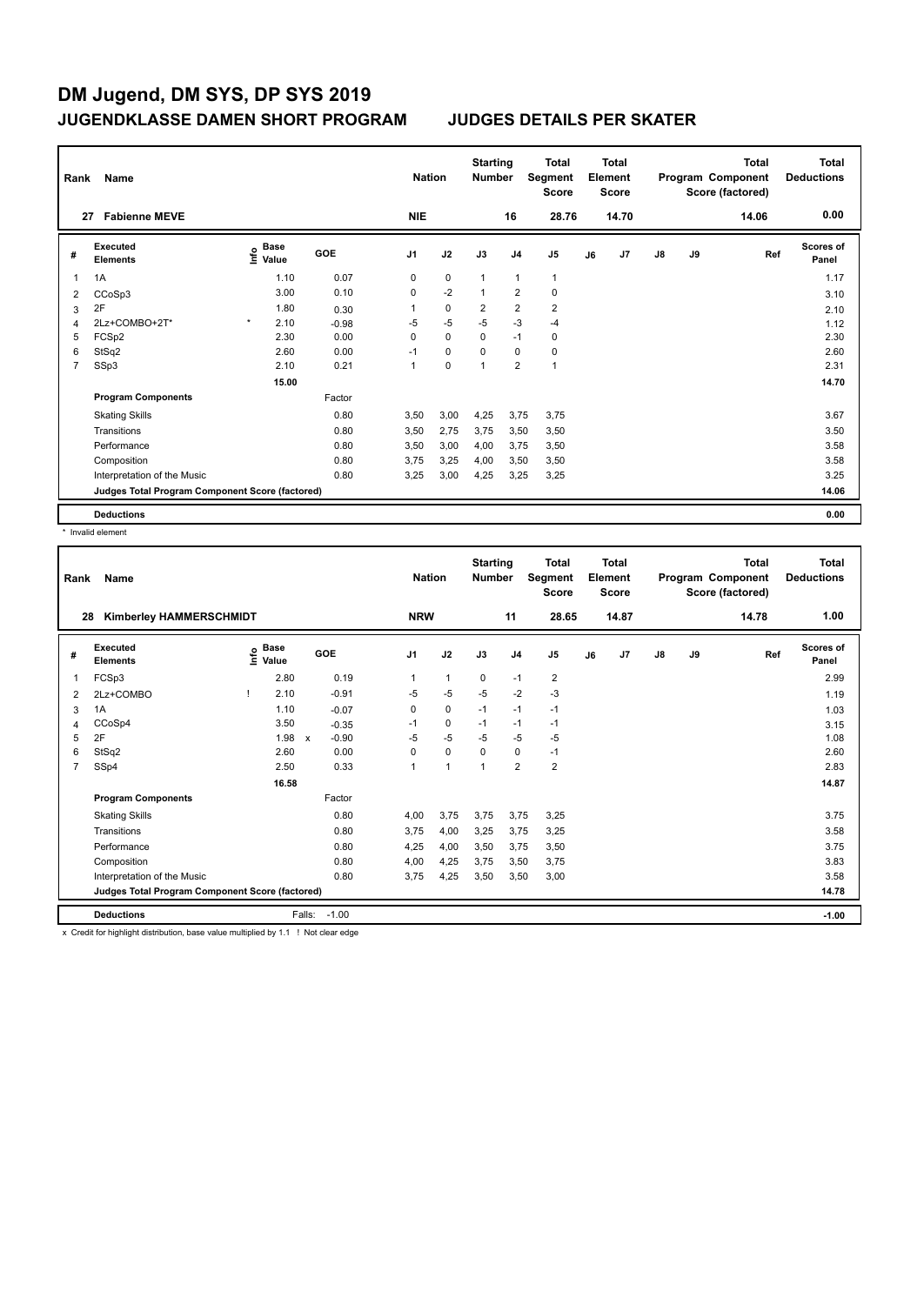| Rank | Name                                            |   |                                  |              |         |                | <b>Nation</b> | <b>Starting</b><br><b>Number</b> |                | <b>Total</b><br>Segment<br><b>Score</b> |    | <b>Total</b><br>Element<br><b>Score</b> |               |    | <b>Total</b><br>Program Component<br>Score (factored) | <b>Total</b><br><b>Deductions</b> |
|------|-------------------------------------------------|---|----------------------------------|--------------|---------|----------------|---------------|----------------------------------|----------------|-----------------------------------------|----|-----------------------------------------|---------------|----|-------------------------------------------------------|-----------------------------------|
|      | <b>Antonie HOCHMUTH</b><br>29                   |   |                                  |              |         | <b>THR</b>     |               |                                  | 35             | 28.05                                   |    | 12.65                                   |               |    | 15.40                                                 | 0.00                              |
| #    | <b>Executed</b><br><b>Elements</b>              |   | <b>Base</b><br>e Base<br>⊆ Value |              | GOE     | J <sub>1</sub> | J2            | J3                               | J <sub>4</sub> | J <sub>5</sub>                          | J6 | J7                                      | $\mathsf{J}8$ | J9 | Ref                                                   | <b>Scores of</b><br>Panel         |
|      | 2F                                              |   | 1.80                             |              | 0.30    | 2              | $\mathbf{1}$  | $\mathbf{1}$                     | $\overline{2}$ | 3                                       |    |                                         |               |    |                                                       | 2.10                              |
| 2    | $2Lze+2T$                                       | e | 2.88                             |              | $-0.42$ | $-2$           | $-4$          | $-3$                             | $-2$           | $-3$                                    |    |                                         |               |    |                                                       | 2.46                              |
| 3    | StSq2                                           |   | 2.60                             |              | 0.00    | 0              | $\mathbf 0$   | $\mathbf 0$                      | $\mathbf 0$    | $\pmb{0}$                               |    |                                         |               |    |                                                       | 2.60                              |
| 4    | FCSp1                                           |   | 1.90                             |              | $-0.25$ | $-1$           | $-1$          | $-2$                             | $\overline{2}$ | $-2$                                    |    |                                         |               |    |                                                       | 1.65                              |
| 5    | 1A                                              |   | 1.21                             | $\mathsf{x}$ | $-0.07$ | 0              | $-2$          | $-1$                             | 0              | $-1$                                    |    |                                         |               |    |                                                       | 1.14                              |
| 6    | CCoSp1V                                         |   | 1.50                             |              | $-0.15$ | $-1$           | $\mathbf 0$   | $-1$                             | $-1$           | $-1$                                    |    |                                         |               |    |                                                       | 1.35                              |
| 7    | LSp1                                            |   | 1.50                             |              | $-0.15$ | $-1$           | $-1$          | $-1$                             | $-1$           | $-2$                                    |    |                                         |               |    |                                                       | 1.35                              |
|      |                                                 |   | 13.39                            |              |         |                |               |                                  |                |                                         |    |                                         |               |    |                                                       | 12.65                             |
|      | <b>Program Components</b>                       |   |                                  |              | Factor  |                |               |                                  |                |                                         |    |                                         |               |    |                                                       |                                   |
|      | <b>Skating Skills</b>                           |   |                                  |              | 0.80    | 4,50           | 4,00          | 4,00                             | 4,00           | 3,50                                    |    |                                         |               |    |                                                       | 4.00                              |
|      | Transitions                                     |   |                                  |              | 0.80    | 4,25           | 3,75          | 3,75                             | 3,75           | 3,00                                    |    |                                         |               |    |                                                       | 3.75                              |
|      | Performance                                     |   |                                  |              | 0.80    | 4,25           | 4,00          | 4,25                             | 3,75           | 3,50                                    |    |                                         |               |    |                                                       | 4.00                              |
|      | Composition                                     |   |                                  |              | 0.80    | 4,25           | 3,75          | 3,75                             | 3.75           | 3,50                                    |    |                                         |               |    |                                                       | 3.75                              |
|      | Interpretation of the Music                     |   |                                  |              | 0.80    | 4,00           | 3,75          | 4,00                             | 3,50           | 3,00                                    |    |                                         |               |    |                                                       | 3.75                              |
|      | Judges Total Program Component Score (factored) |   |                                  |              |         |                |               |                                  |                |                                         |    |                                         |               |    |                                                       | 15.40                             |
|      | <b>Deductions</b>                               |   |                                  |              |         |                |               |                                  |                |                                         |    |                                         |               |    |                                                       | 0.00                              |

x Credit for highlight distribution, base value multiplied by 1.1 e Wrong edge

| Rank           | Name                                            |      |                      |                           |            |                | <b>Nation</b> | <b>Starting</b><br><b>Number</b> |                | <b>Total</b><br>Segment<br><b>Score</b> |    | <b>Total</b><br>Element<br><b>Score</b> |               |    | <b>Total</b><br>Program Component<br>Score (factored) | <b>Total</b><br><b>Deductions</b> |
|----------------|-------------------------------------------------|------|----------------------|---------------------------|------------|----------------|---------------|----------------------------------|----------------|-----------------------------------------|----|-----------------------------------------|---------------|----|-------------------------------------------------------|-----------------------------------|
| 30             | <b>Sidney HASE</b>                              |      |                      |                           |            | <b>HAM</b>     |               |                                  | 25             | 27.11                                   |    | 13.31                                   |               |    | 13.80                                                 | 0.00                              |
| #              | Executed<br><b>Elements</b>                     | lnfo | <b>Base</b><br>Value |                           | <b>GOE</b> | J <sub>1</sub> | J2            | J3                               | J <sub>4</sub> | J <sub>5</sub>                          | J6 | J <sub>7</sub>                          | $\mathsf{J}8$ | J9 | Ref                                                   | <b>Scores of</b><br>Panel         |
| 1              | $2$ Lze $+2$ T                                  | e    | 2.88                 |                           | $-0.52$    | -3             | $-4$          | $-3$                             | $-3$           | $-4$                                    |    |                                         |               |    |                                                       | 2.36                              |
| $\overline{2}$ | 1A                                              |      | 1.10                 |                           | 0.00       | 0              | $\mathbf 0$   | $\mathbf 0$                      | $\mathbf 0$    | $\pmb{0}$                               |    |                                         |               |    |                                                       | 1.10                              |
| 3              | SSp3                                            |      | 2.10                 |                           | 0.00       | 0              | $-1$          | $\mathbf 0$                      | $\mathbf 0$    | $\mathbf 0$                             |    |                                         |               |    |                                                       | 2.10                              |
| $\overline{4}$ | StSq1                                           |      | 1.80                 |                           | $-0.06$    | $-2$           | $\mathbf 0$   | $\mathbf 0$                      | $\mathbf 0$    | $-1$                                    |    |                                         |               |    |                                                       | 1.74                              |
| 5              | CCoSp2                                          |      | 2.50                 |                           | $-0.17$    | $-1$           | $-2$          | 0                                | 0              | $-1$                                    |    |                                         |               |    |                                                       | 2.33                              |
| 6              | 2F                                              |      | 1.98                 | $\boldsymbol{\mathsf{x}}$ | 0.12       |                | $\mathbf 0$   | $-1$                             | $\overline{2}$ | $\mathbf{1}$                            |    |                                         |               |    |                                                       | 2.10                              |
| $\overline{7}$ | FCSp1                                           |      | 1.90                 |                           | $-0.32$    | $-2$           | $-2$          | $-1$                             | $-1$           | $-2$                                    |    |                                         |               |    |                                                       | 1.58                              |
|                |                                                 |      | 14.26                |                           |            |                |               |                                  |                |                                         |    |                                         |               |    |                                                       | 13.31                             |
|                | <b>Program Components</b>                       |      |                      |                           | Factor     |                |               |                                  |                |                                         |    |                                         |               |    |                                                       |                                   |
|                | <b>Skating Skills</b>                           |      |                      |                           | 0.80       | 3,25           | 3,75          | 3,75                             | 3,50           | 3,25                                    |    |                                         |               |    |                                                       | 3.50                              |
|                | Transitions                                     |      |                      |                           | 0.80       | 3,00           | 3,50          | 3,50                             | 3,50           | 3,25                                    |    |                                         |               |    |                                                       | 3.42                              |
|                | Performance                                     |      |                      |                           | 0.80       | 3,50           | 3,50          | 3,50                             | 4,00           | 3,75                                    |    |                                         |               |    |                                                       | 3.58                              |
|                | Composition                                     |      |                      |                           | 0.80       | 3,25           | 3,25          | 3,25                             | 4,00           | 3,50                                    |    |                                         |               |    |                                                       | 3.33                              |
|                | Interpretation of the Music                     |      |                      |                           | 0.80       | 3,25           | 3,75          | 3,25                             | 3,50           | 3,50                                    |    |                                         |               |    |                                                       | 3.42                              |
|                | Judges Total Program Component Score (factored) |      |                      |                           |            |                |               |                                  |                |                                         |    |                                         |               |    |                                                       | 13.80                             |
|                | <b>Deductions</b>                               |      |                      |                           |            |                |               |                                  |                |                                         |    |                                         |               |    |                                                       | 0.00                              |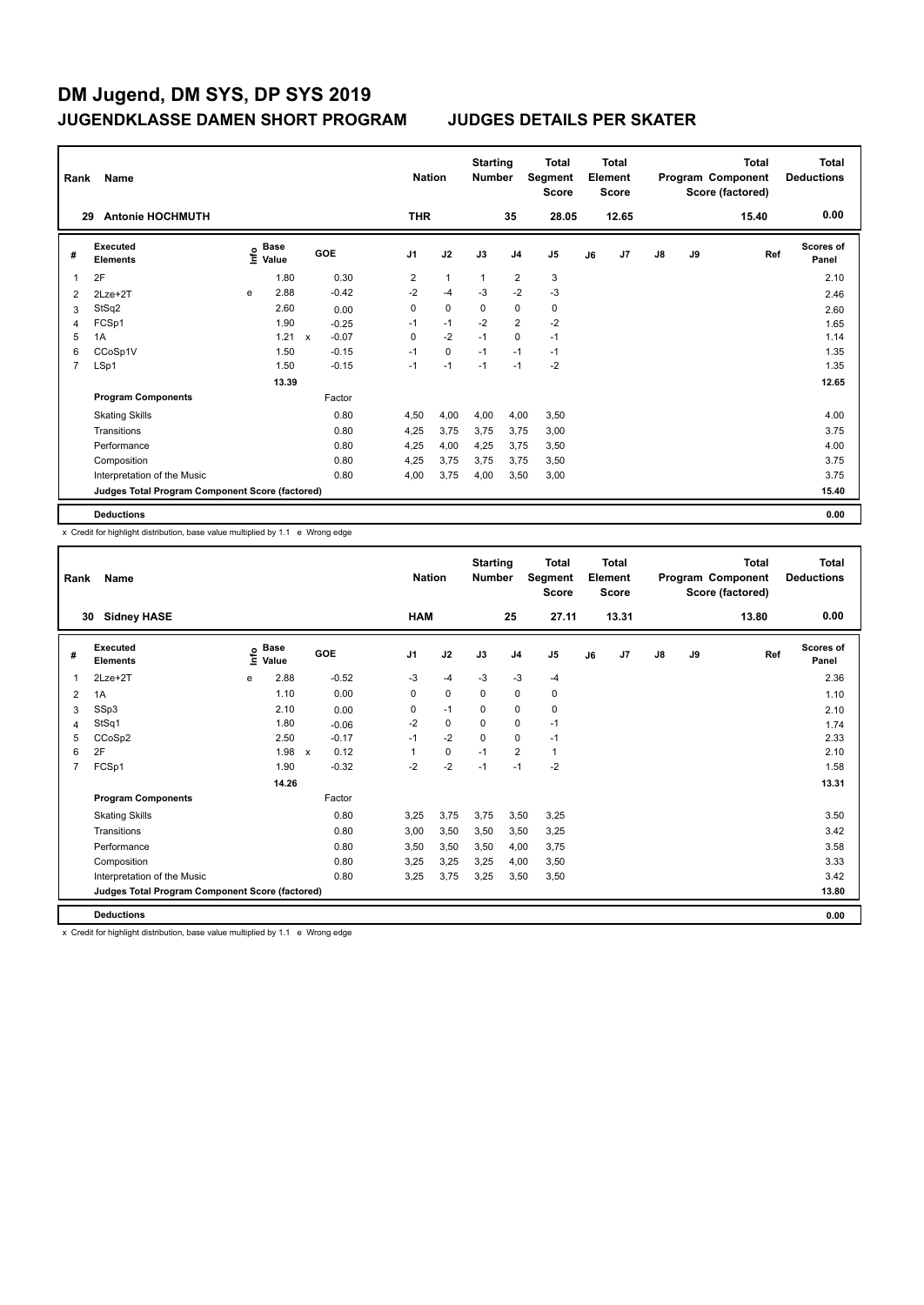| Rank | Name                                            |         |                                  |              |         |                | <b>Nation</b> | <b>Starting</b><br><b>Number</b> |                | <b>Total</b><br>Segment<br><b>Score</b> |    | <b>Total</b><br>Element<br><b>Score</b> |               |    | <b>Total</b><br>Program Component<br>Score (factored) | <b>Total</b><br><b>Deductions</b> |
|------|-------------------------------------------------|---------|----------------------------------|--------------|---------|----------------|---------------|----------------------------------|----------------|-----------------------------------------|----|-----------------------------------------|---------------|----|-------------------------------------------------------|-----------------------------------|
| 31   | <b>Laura SCHMIDBAUER</b>                        |         |                                  |              |         | <b>BAY</b>     |               |                                  | $\mathbf{2}$   | 26.89                                   |    | 13.17                                   |               |    | 13.72                                                 | 0.00                              |
| #    | <b>Executed</b><br><b>Elements</b>              |         | <b>Base</b><br>e Base<br>⊆ Value |              | GOE     | J <sub>1</sub> | J2            | J3                               | J <sub>4</sub> | J <sub>5</sub>                          | J6 | J7                                      | $\mathsf{J}8$ | J9 | Ref                                                   | <b>Scores of</b><br>Panel         |
|      | 2F                                              |         | 1.80                             |              | 0.00    | 0              | $\mathbf 0$   | $\mathbf 0$                      | $\mathbf 0$    | $\pmb{0}$                               |    |                                         |               |    |                                                       | 1.80                              |
| 2    | 1A                                              |         | 1.10                             |              | $-0.07$ | 0              | $-1$          | $-1$                             | $\mathbf 0$    | $-1$                                    |    |                                         |               |    |                                                       | 1.03                              |
| 3    | FCSp3                                           |         | 2.80                             |              | $-0.09$ | 0              | $\mathbf 0$   | $-1$                             | $-2$           | $\pmb{0}$                               |    |                                         |               |    |                                                       | 2.71                              |
| 4    | 2Lz<+COMBO                                      | $\prec$ | 1.74                             | $\mathsf{x}$ | $-0.79$ | $-5$           | $-5$          | $-5$                             | $-4$           | $-5$                                    |    |                                         |               |    |                                                       | 0.95                              |
| 5    | CCoSp3                                          |         | 3.00                             |              | $-0.10$ | $-1$           | $-1$          | 0                                | 0              | 0                                       |    |                                         |               |    |                                                       | 2.90                              |
| 6    | StSq1                                           |         | 1.80                             |              | $-0.12$ | $-1$           | $-1$          | $\Omega$                         | 0              | $-1$                                    |    |                                         |               |    |                                                       | 1.68                              |
| 7    | SSp3                                            |         | 2.10                             |              | 0.00    | 0              | $\mathbf 0$   | $\mathbf 0$                      | 1              | $\pmb{0}$                               |    |                                         |               |    |                                                       | 2.10                              |
|      |                                                 |         | 14.34                            |              |         |                |               |                                  |                |                                         |    |                                         |               |    |                                                       | 13.17                             |
|      | <b>Program Components</b>                       |         |                                  |              | Factor  |                |               |                                  |                |                                         |    |                                         |               |    |                                                       |                                   |
|      | <b>Skating Skills</b>                           |         |                                  |              | 0.80    | 3,75           | 3,50          | 3,75                             | 3,50           | 2,75                                    |    |                                         |               |    |                                                       | 3.58                              |
|      | Transitions                                     |         |                                  |              | 0.80    | 3,50           | 3,75          | 3,00                             | 3,50           | 3,00                                    |    |                                         |               |    |                                                       | 3.33                              |
|      | Performance                                     |         |                                  |              | 0.80    | 3,25           | 3,50          | 3,25                             | 3,75           | 2,75                                    |    |                                         |               |    |                                                       | 3.33                              |
|      | Composition                                     |         |                                  |              | 0.80    | 3,50           | 3,25          | 3,50                             | 4,00           | 3,50                                    |    |                                         |               |    |                                                       | 3.50                              |
|      | Interpretation of the Music                     |         |                                  |              | 0.80    | 3,25           | 3,75          | 3,25                             | 3,75           | 3,00                                    |    |                                         |               |    |                                                       | 3.42                              |
|      | Judges Total Program Component Score (factored) |         |                                  |              |         |                |               |                                  |                |                                         |    |                                         |               |    |                                                       | 13.72                             |
|      | <b>Deductions</b>                               |         |                                  |              |         |                |               |                                  |                |                                         |    |                                         |               |    |                                                       | 0.00                              |

< Under-rotated jump x Credit for highlight distribution, base value multiplied by 1.1

| Rank           | Name                                            |                                    |              |            |                | <b>Nation</b> |                          | <b>Starting</b><br><b>Number</b> |                | <b>Total</b><br>Segment<br><b>Score</b> |    | <b>Total</b><br>Element<br><b>Score</b> |               |    | <b>Total</b><br>Program Component<br>Score (factored) | <b>Total</b><br><b>Deductions</b> |
|----------------|-------------------------------------------------|------------------------------------|--------------|------------|----------------|---------------|--------------------------|----------------------------------|----------------|-----------------------------------------|----|-----------------------------------------|---------------|----|-------------------------------------------------------|-----------------------------------|
|                | Olivia SORG<br>32                               |                                    |              |            |                | <b>BAY</b>    |                          |                                  | 26             | 24.40                                   |    | 10.86                                   |               |    | 14.54                                                 | 1.00                              |
| #              | Executed<br><b>Elements</b>                     | <b>Base</b><br>$\frac{6}{5}$ Value |              | <b>GOE</b> | J <sub>1</sub> |               | J2                       | J3                               | J <sub>4</sub> | J <sub>5</sub>                          | J6 | J7                                      | $\mathsf{J}8$ | J9 | Ref                                                   | Scores of<br>Panel                |
| 1              | $2Lo+2Lo$                                       | 3.40                               |              | 0.00       |                | 0             | $\mathbf 0$              | 0                                | $\pmb{0}$      | $\pmb{0}$                               |    |                                         |               |    |                                                       | 3.40                              |
| $\overline{2}$ | 2F                                              | 1.80                               |              | $-0.90$    |                | -5            | $-5$                     | $-5$                             | $-5$           | $-5$                                    |    |                                         |               |    |                                                       | 0.90                              |
| 3              | FCSp2                                           | 2.30                               |              | $-0.23$    |                | $-1$          | $-1$                     | 0                                | $-1$           | $-1$                                    |    |                                         |               |    |                                                       | 2.07                              |
| 4              | StSq1                                           | 1.80                               |              | $-0.06$    |                | $-1$          | 0                        | $\Omega$                         | $\mathbf{1}$   | $-1$                                    |    |                                         |               |    |                                                       | 1.74                              |
| 5              | CCoSp                                           | 0.00                               |              | 0.00       |                | ٠             | $\overline{\phantom{a}}$ |                                  |                | ٠                                       |    |                                         |               |    |                                                       | 0.00                              |
| 6              | 1A                                              | 1.21                               | $\mathsf{x}$ | $-0.04$    |                | $-1$          | 0                        | $-1$                             | 0              | 0                                       |    |                                         |               |    |                                                       | 1.17                              |
| $\overline{7}$ | LSp2                                            | 1.90                               |              | $-0.32$    |                | $-2$          | $-2$                     | $-1$                             | $-2$           | $\pmb{0}$                               |    |                                         |               |    |                                                       | 1.58                              |
|                |                                                 | 12.41                              |              |            |                |               |                          |                                  |                |                                         |    |                                         |               |    |                                                       | 10.86                             |
|                | <b>Program Components</b>                       |                                    |              | Factor     |                |               |                          |                                  |                |                                         |    |                                         |               |    |                                                       |                                   |
|                | <b>Skating Skills</b>                           |                                    |              | 0.80       |                | 3,75          | 4,25                     | 4,00                             | 4,00           | 3,00                                    |    |                                         |               |    |                                                       | 3.92                              |
|                | Transitions                                     |                                    |              | 0.80       |                | 3,25          | 4,00                     | 4,25                             | 3,75           | 3,00                                    |    |                                         |               |    |                                                       | 3.67                              |
|                | Performance                                     |                                    |              | 0.80       |                | 3,50          | 4,00                     | 3,75                             | 3,00           | 3,25                                    |    |                                         |               |    |                                                       | 3.50                              |
|                | Composition                                     |                                    |              | 0.80       |                | 3,25          | 4,25                     | 4,00                             | 3,50           | 3,25                                    |    |                                         |               |    |                                                       | 3.58                              |
|                | Interpretation of the Music                     |                                    |              | 0.80       |                | 3.25          | 4,00                     | 4,25                             | 3,00           | 3.25                                    |    |                                         |               |    |                                                       | 3.50                              |
|                | Judges Total Program Component Score (factored) |                                    |              |            |                |               |                          |                                  |                |                                         |    |                                         |               |    |                                                       | 14.54                             |
|                | <b>Deductions</b>                               |                                    | Falls:       | $-1.00$    |                |               |                          |                                  |                |                                         |    |                                         |               |    |                                                       | $-1.00$                           |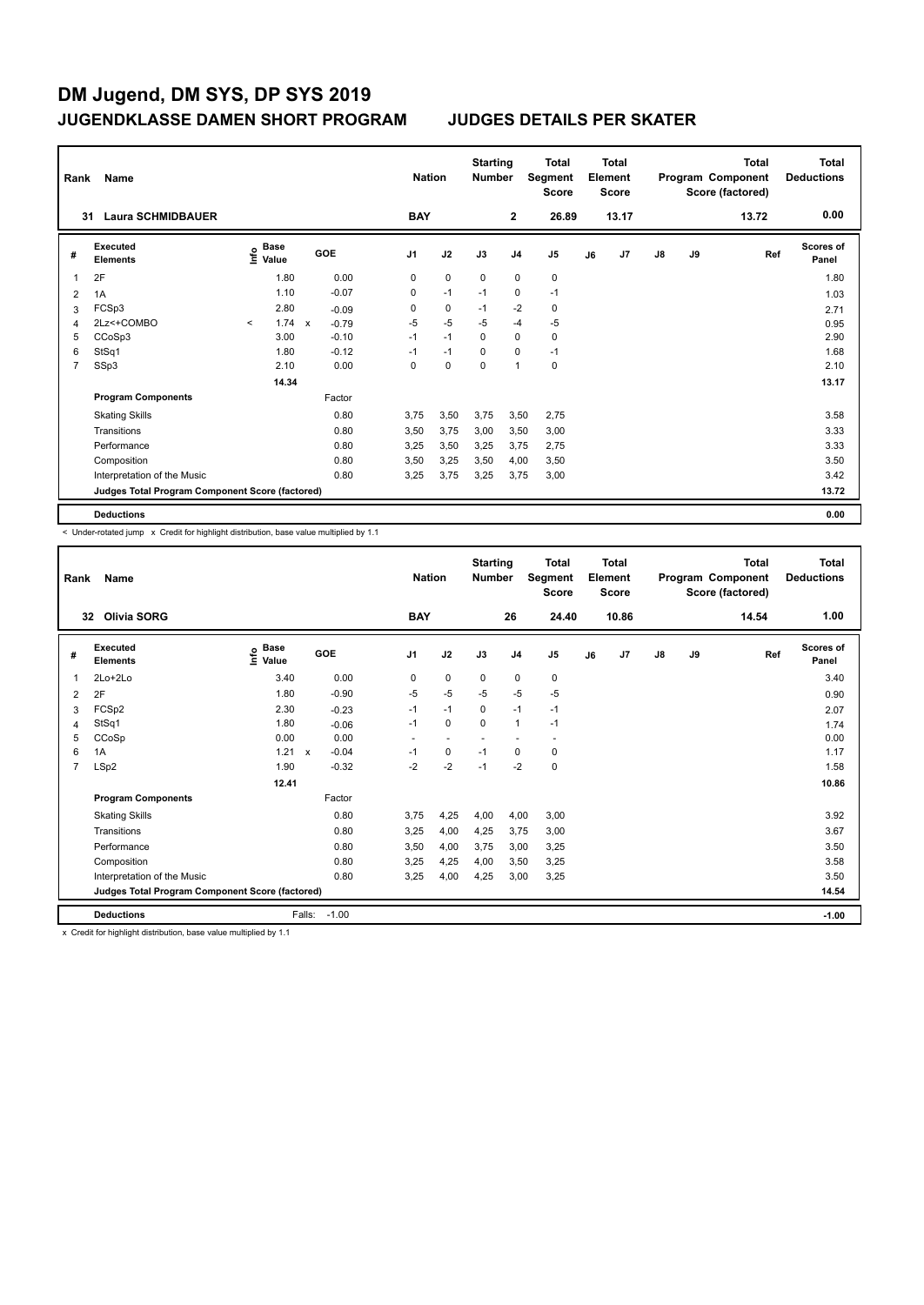| Rank | Name                                            |   |                           |              |            |                | <b>Nation</b>  | <b>Starting</b><br><b>Number</b> |                         | <b>Total</b><br>Segment<br><b>Score</b> |    | <b>Total</b><br>Element<br><b>Score</b> |               |    | <b>Total</b><br>Program Component<br>Score (factored) | <b>Total</b><br><b>Deductions</b> |
|------|-------------------------------------------------|---|---------------------------|--------------|------------|----------------|----------------|----------------------------------|-------------------------|-----------------------------------------|----|-----------------------------------------|---------------|----|-------------------------------------------------------|-----------------------------------|
|      | <b>Jasmin WIERTZ</b><br>33                      |   |                           |              |            | <b>NRW</b>     |                |                                  | 17                      | 24.17                                   |    | 9.83                                    |               |    | 14.34                                                 | 0.00                              |
| #    | <b>Executed</b><br><b>Elements</b>              |   | Base<br>e Base<br>⊆ Value |              | <b>GOE</b> | J <sub>1</sub> | J2             | J3                               | J <sub>4</sub>          | J5                                      | J6 | J7                                      | $\mathsf{J}8$ | J9 | Ref                                                   | <b>Scores of</b><br>Panel         |
| 1    | 2Lze<<+COMBO                                    | e | 0.45                      |              | $-0.23$    | $-5$           | $-5$           | $-5$                             | $-5$                    | $-5$                                    |    |                                         |               |    |                                                       | 0.22                              |
| 2    | 1A                                              |   | 1.10                      |              | 0.00       | 0              | $\mathbf 0$    | $-1$                             | $\mathbf 0$             | $\mathbf 0$                             |    |                                         |               |    |                                                       | 1.10                              |
| 3    | CCoSp                                           |   | 0.00                      |              | 0.00       | ٠              | ٠              |                                  |                         | ٠                                       |    |                                         |               |    |                                                       | 0.00                              |
| 4    | StSq2                                           |   | 2.60                      |              | 0.00       | 0              | 0              | 0                                | $\overline{1}$          | 0                                       |    |                                         |               |    |                                                       | 2.60                              |
| 5    | 2F                                              |   | 1.98                      | $\mathsf{x}$ | 0.18       | 1              | $\overline{2}$ | 1                                | 1                       | 1                                       |    |                                         |               |    |                                                       | 2.16                              |
| 6    | FCSp1                                           |   | 1.90                      |              | $-0.32$    | $-1$           | $-1$           | $-2$                             | $-3$                    | $-2$                                    |    |                                         |               |    |                                                       | 1.58                              |
| 7    | SSp3                                            |   | 2.10                      |              | 0.07       | 1              | $\mathbf 0$    | $\mathbf 0$                      | $\overline{\mathbf{c}}$ | 0                                       |    |                                         |               |    |                                                       | 2.17                              |
|      |                                                 |   | 10.13                     |              |            |                |                |                                  |                         |                                         |    |                                         |               |    |                                                       | 9.83                              |
|      | <b>Program Components</b>                       |   |                           |              | Factor     |                |                |                                  |                         |                                         |    |                                         |               |    |                                                       |                                   |
|      | <b>Skating Skills</b>                           |   |                           |              | 0.80       | 4,25           | 3,75           | 3,25                             | 4,00                    | 3,25                                    |    |                                         |               |    |                                                       | 3.67                              |
|      | Transitions                                     |   |                           |              | 0.80       | 3,75           | 3,50           | 3,00                             | 3,75                    | 3,25                                    |    |                                         |               |    |                                                       | 3.50                              |
|      | Performance                                     |   |                           |              | 0.80       | 4,25           | 3,75           | 3,25                             | 3,75                    | 3,25                                    |    |                                         |               |    |                                                       | 3.58                              |
|      | Composition                                     |   |                           |              | 0.80       | 4,00           | 3,50           | 3,25                             | 4,00                    | 3,50                                    |    |                                         |               |    |                                                       | 3.67                              |
|      | Interpretation of the Music                     |   |                           |              | 0.80       | 3,75           | 3,75           | 3,00                             | 3,75                    | 3,00                                    |    |                                         |               |    |                                                       | 3.50                              |
|      | Judges Total Program Component Score (factored) |   |                           |              |            |                |                |                                  |                         |                                         |    |                                         |               |    |                                                       | 14.34                             |
|      | <b>Deductions</b>                               |   |                           |              |            |                |                |                                  |                         |                                         |    |                                         |               |    |                                                       | 0.00                              |

<< Downgraded jump x Credit for highlight distribution, base value multiplied by 1.1 e Wrong edge

| Rank           | Name                                            |         |                                           |         | <b>Nation</b>  |             | <b>Starting</b><br><b>Number</b> |                          | <b>Total</b><br>Segment<br><b>Score</b> |    | <b>Total</b><br>Element<br><b>Score</b> |               |    | <b>Total</b><br>Program Component<br>Score (factored) | <b>Total</b><br><b>Deductions</b> |
|----------------|-------------------------------------------------|---------|-------------------------------------------|---------|----------------|-------------|----------------------------------|--------------------------|-----------------------------------------|----|-----------------------------------------|---------------|----|-------------------------------------------------------|-----------------------------------|
|                | 34<br>Kateryna SHEVKO                           |         |                                           |         | <b>BAY</b>     |             |                                  | 8                        | 22.79                                   |    | 10.33                                   |               |    | 12.46                                                 | 0.00                              |
| #              | Executed<br><b>Elements</b>                     |         | $\frac{e}{E}$ Base<br>$\frac{e}{E}$ Value | GOE     | J <sub>1</sub> | J2          | J3                               | J <sub>4</sub>           | J <sub>5</sub>                          | J6 | J7                                      | $\mathsf{J}8$ | J9 | Ref                                                   | Scores of<br>Panel                |
| 1              | 1A                                              |         | 1.10                                      | 0.00    | 0              | $\mathbf 0$ | $\mathbf 0$                      | $\mathbf 0$              | 0                                       |    |                                         |               |    |                                                       | 1.10                              |
| 2              | $2Lz+2Lo<$                                      | $\prec$ | 3.38                                      | $-0.56$ | $-2$           | $-3$        | $-2$                             | $-3$                     | $-3$                                    |    |                                         |               |    |                                                       | 2.82                              |
| 3              | FCSp                                            |         | 0.00                                      | 0.00    | ٠              | $\sim$      | $\overline{\phantom{a}}$         | $\overline{\phantom{a}}$ | $\sim$                                  |    |                                         |               |    |                                                       | 0.00                              |
| 4              | 2F                                              |         | 1.80                                      | $-0.30$ | $-2$           | $-3$        | $-1$                             | $\mathbf 0$              | $-2$                                    |    |                                         |               |    |                                                       | 1.50                              |
| 5              | SSp1                                            |         | 1.30                                      | $-0.09$ | 0              | $-1$        | $-1$                             | $\mathbf 0$              | $-2$                                    |    |                                         |               |    |                                                       | 1.21                              |
| 6              | StSq1                                           |         | 1.80                                      | $-0.18$ | $-1$           | $-1$        | $-1$                             | $-1$                     | $-2$                                    |    |                                         |               |    |                                                       | 1.62                              |
| $\overline{7}$ | CCoSp2                                          |         | 2.50                                      | $-0.42$ | $-2$           | $-1$        | $-2$                             | $-1$                     | $-2$                                    |    |                                         |               |    |                                                       | 2.08                              |
|                |                                                 |         | 11.88                                     |         |                |             |                                  |                          |                                         |    |                                         |               |    |                                                       | 10.33                             |
|                | <b>Program Components</b>                       |         |                                           | Factor  |                |             |                                  |                          |                                         |    |                                         |               |    |                                                       |                                   |
|                | <b>Skating Skills</b>                           |         |                                           | 0.80    | 3,25           | 3,25        | 3,75                             | 3,00                     | 2,75                                    |    |                                         |               |    |                                                       | 3.17                              |
|                | Transitions                                     |         |                                           | 0.80    | 3,25           | 3,50        | 3.25                             | 2,50                     | 2,75                                    |    |                                         |               |    |                                                       | 3.08                              |
|                | Performance                                     |         |                                           | 0.80    | 3,00           | 3,00        | 3,00                             | 2,50                     | 3,00                                    |    |                                         |               |    |                                                       | 3.00                              |
|                | Composition                                     |         |                                           | 0.80    | 3.50           | 3,25        | 3.50                             | 2.00                     | 3,25                                    |    |                                         |               |    |                                                       | 3.33                              |
|                | Interpretation of the Music                     |         |                                           | 0.80    | 3,25           | 3,00        | 3,25                             | 2,50                     | 2,75                                    |    |                                         |               |    |                                                       | 3.00                              |
|                | Judges Total Program Component Score (factored) |         |                                           |         |                |             |                                  |                          |                                         |    |                                         |               |    |                                                       | 12.46                             |
|                | <b>Deductions</b>                               |         |                                           |         |                |             |                                  |                          |                                         |    |                                         |               |    |                                                       | 0.00                              |

< Under-rotated jump ! Not clear edge